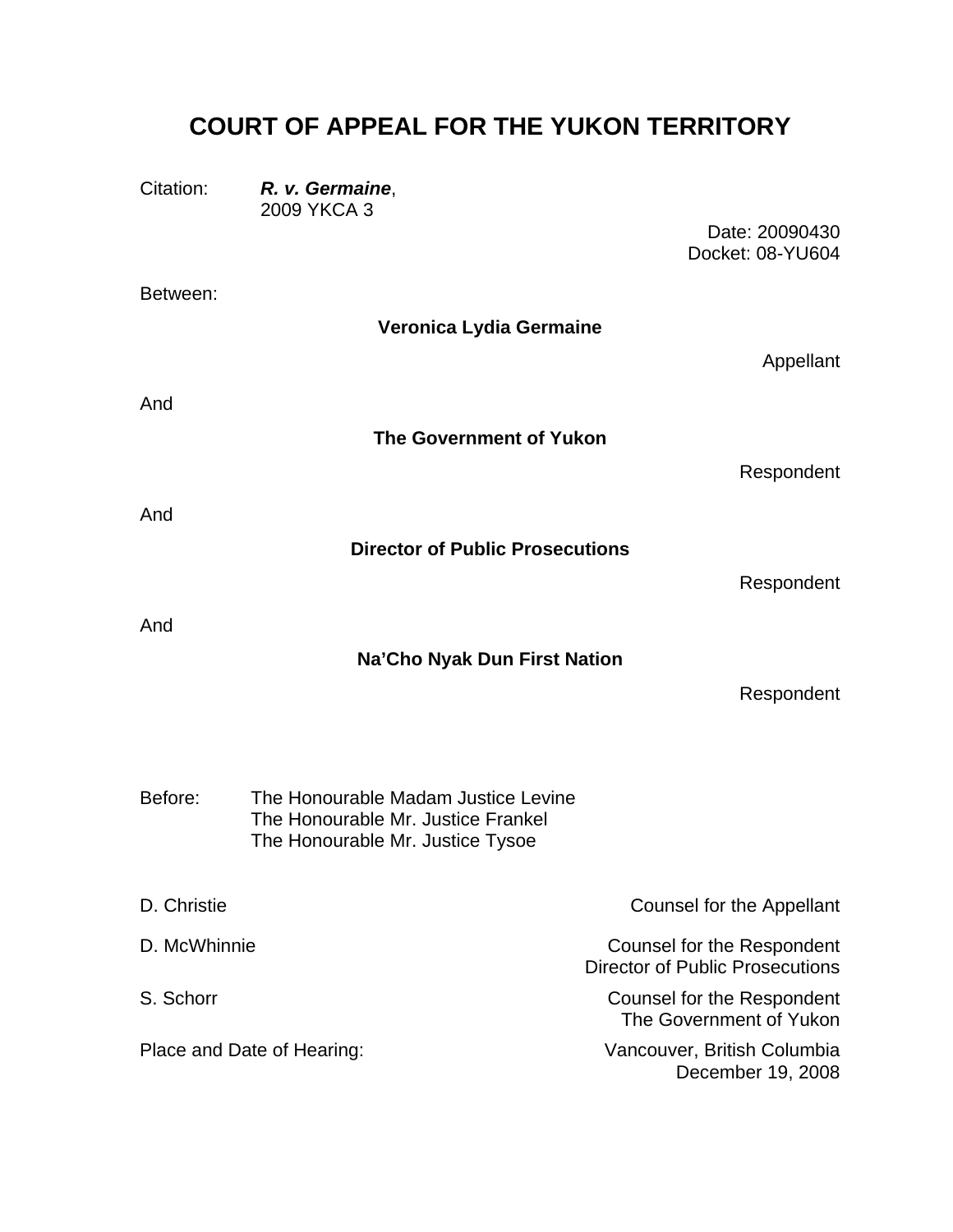Place and Date of Judgment: Vancouver, British Columbia April 30, 2009

## **Written Reasons by**:

The Honourable Madam Justice Levine

## **Concurred in by:**

The Honourable Mr. Justice Frankel The Honourable Mr. Justice Tysoe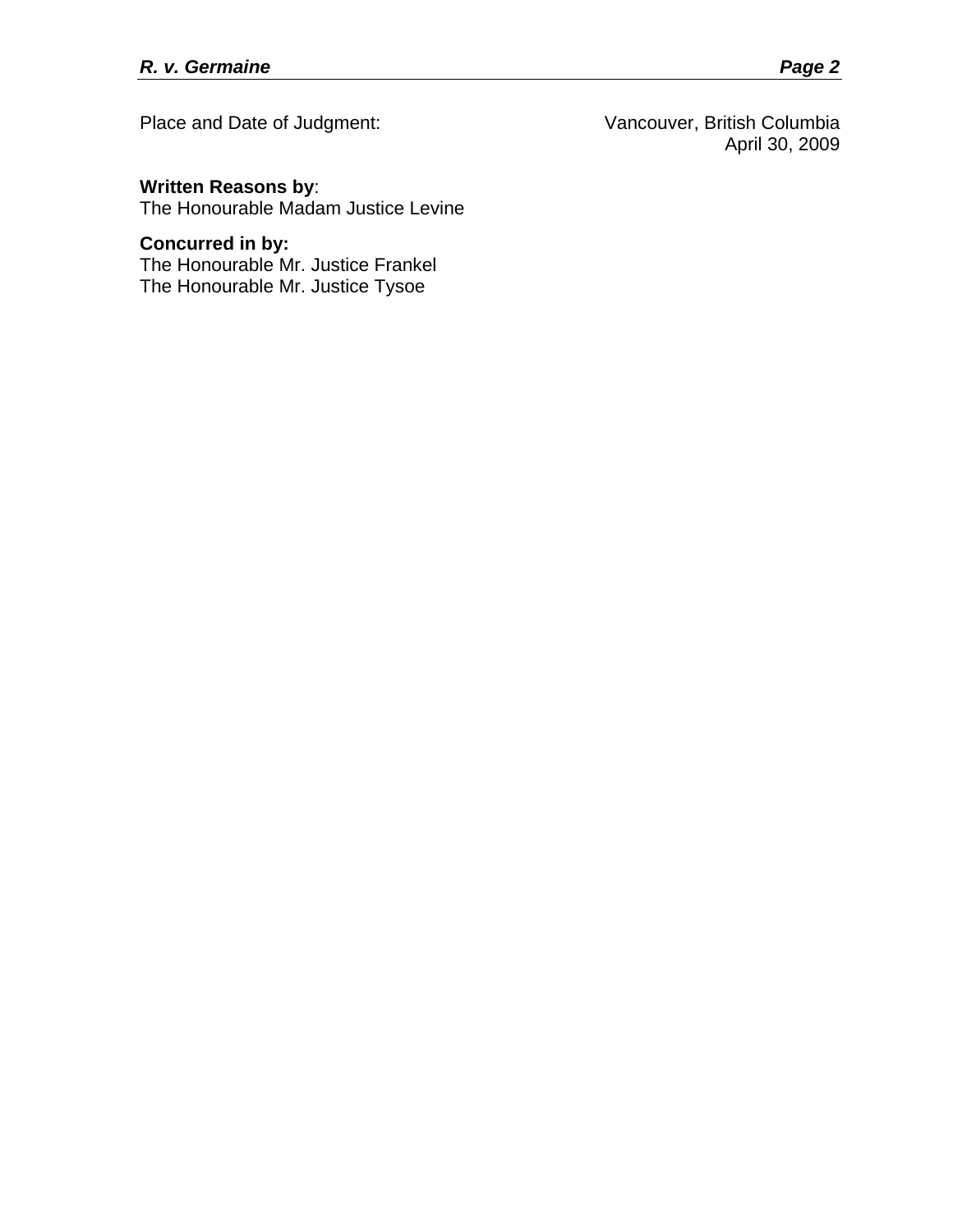#### **Reasons for Judgment of the Honourable Madam Justice Levine:**

#### *Introduction*

[1] The question raised on this appeal is whether it is unreasonable or constitutionally impermissible to house a person found not criminally responsible for several violent crimes by reason of a mental disorder in a prison.

[2] On September 18, 2007, the appellant, Veronica Germaine, was found not criminally responsible for several criminal charges by reason of a mental disorder, and was remanded under the jurisdiction of the Yukon Review Board. On April 30, 2008, the Board found that she continued to pose a significant risk of significant harm to the public and that a custodial hospital disposition was the least onerous and least restrictive disposition. It ordered that the appellant be detained in the Whitehorse Correctional Centre ("WCC"), a designated "hospital" for the purpose of s. 672.1(1) of the *Criminal Code* (the "Order").

[3] The appellant's grounds of appeal focus on her detention at WCC. She maintains that her detention in WCC does not meet the requirements of s. 672.54 of the *Code*, was unreasonable, and violated her rights under ss. 7, 9 and 12 of the *Canadian Charter of Rights and Freedoms*.

[4] In my opinion, the Order was not unreasonable, was not based on a wrong decision on a question of law, and was not a miscarriage of justice. The Board acted on a thorough review of all of the available evidence, applying the principles set out in s. 672.54 of the *Code*, which required it to balance the protection of the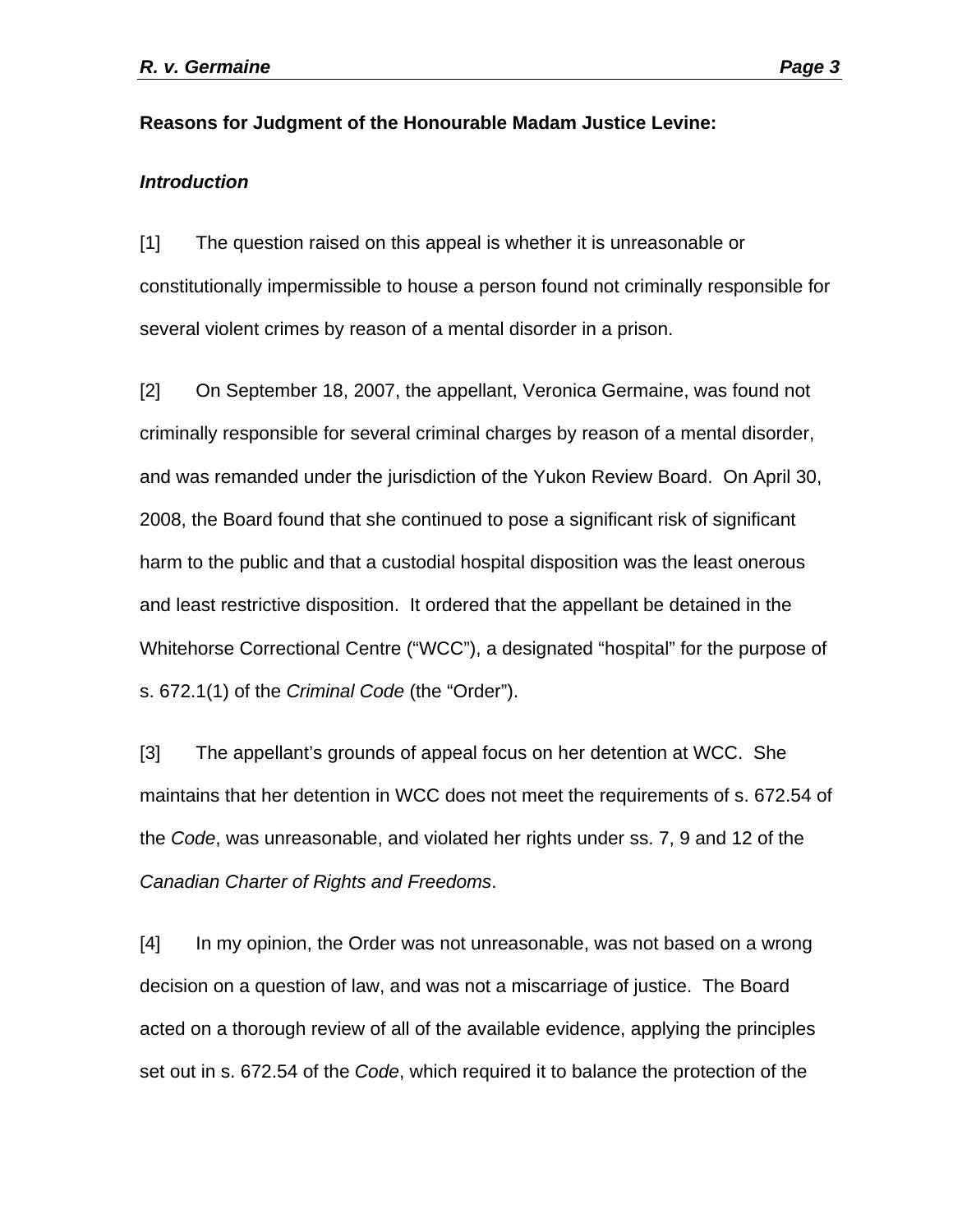safety of the public with the needs of the accused in finding the least onerous and least restrictive disposition. I am also of the opinion, in the circumstances of this particular case, taking into account the factors the Board was required to consider in s. 672.54 of the *Code*, and the specific conditions attached to the Order, the appellant's *Charter* rights were not infringed. It follows that I would dismiss the appeal.

## *Relevant Legislation*

## *Criminal Code – Part XX.1 Mental Disorder*

[672.1\(](http://laws.justice.gc.ca/fr/ShowDoc/cs/C-46/bo-ga:l_XX_1::bo-ga:l_XXI/fr?page=14&isPrinting=false#codese:672_1)1) In this Part,

. . .

"hospital" means a place in a province that is designated by the Minister of Health for the province for the custody, treatment or assessment of an accused in respect of whom an assessment order, a disposition or a placement decision is made;

. . .

- [672.54](http://laws.justice.gc.ca/fr/ShowDoc/cs/C-46/bo-ga:l_XX_1::bo-ga:l_XXI/fr?page=14&isPrinting=false#codese:672_54) Where a court or Review Board makes a disposition under subsection 672.45(2) or section 672.47 or 672.83, it shall, taking into consideration the need to protect the public from dangerous persons, the mental condition of the accused, the reintegration of the accused into society and the other needs of the accused, make one of the following dispositions that is the least onerous and least restrictive to the accused:
	- (*a*) where a verdict of not criminally responsible on account of mental disorder has been rendered in respect of the accused and, in the opinion of the court or Review Board, the accused is not a significant threat to the safety of the public, by order, direct that the accused be discharged absolutely;
	- (*b*) by order, direct that the accused be discharged subject to such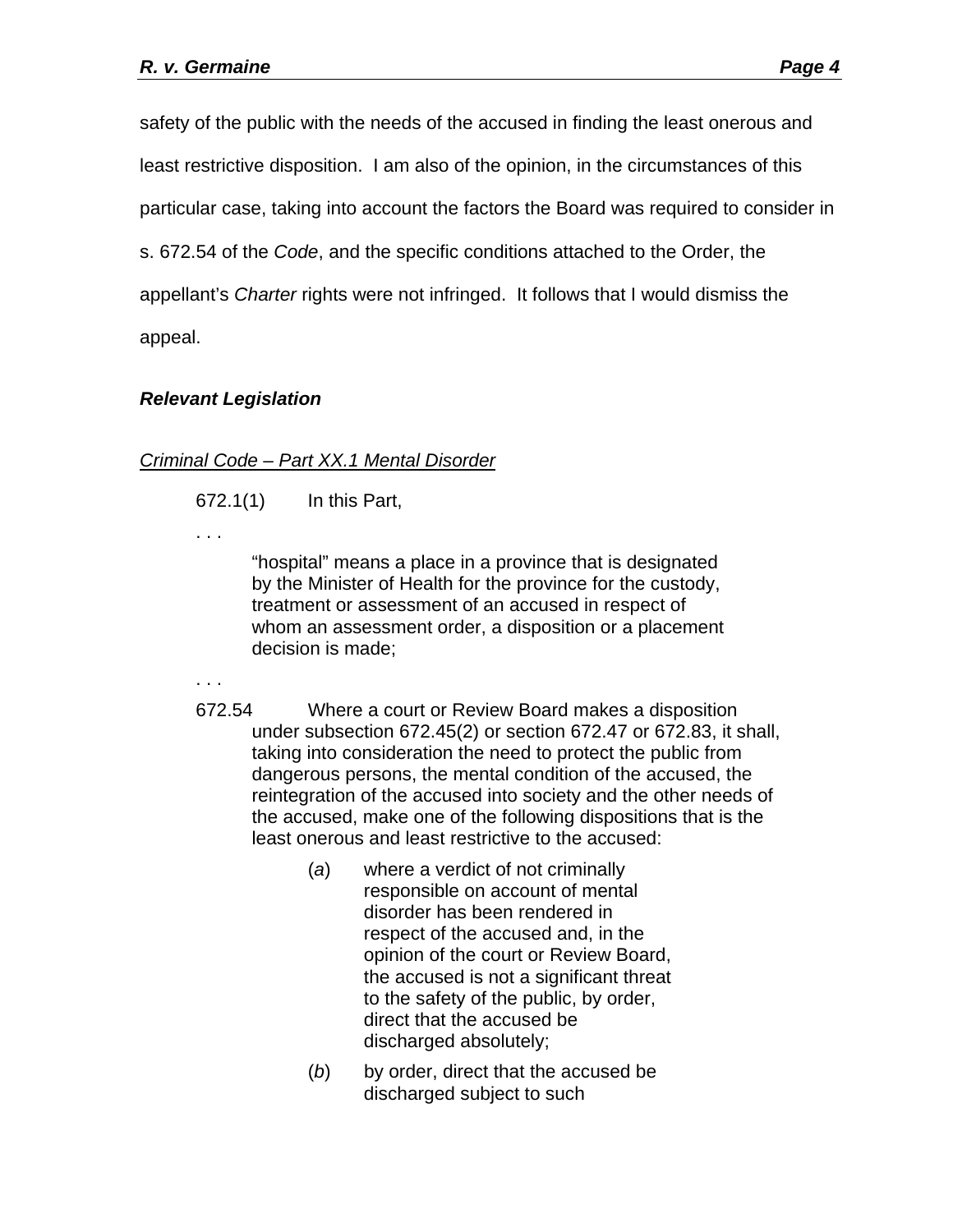conditions as the court or Review Board considers appropriate; or

- (*c*) by order, direct that the accused be detained in custody in a hospital, subject to such conditions as the court or Review Board considers appropriate.
- [672.72\(](http://laws.justice.gc.ca/fr/ShowDoc/cs/C-46/bo-ga:l_XX_1::bo-ga:l_XXI/fr?page=14&isPrinting=false#codese:672_72)1) Any party may appeal against a disposition made by a court or a Review Board, or a placement decision made by a Review Board, to the court of appeal of the province where the disposition or placement decision was made on any ground of appeal that raises a question of law or fact alone or of mixed law and fact.

. . .

. . .

- [672.78\(](http://laws.justice.gc.ca/fr/ShowDoc/cs/C-46/bo-ga:l_XX_1::bo-ga:l_XXI/fr?page=14&isPrinting=false#codese:672_78)1) The court of appeal may allow an appeal against a disposition or placement decision and set aside an order made by the court or Review Board, where the court of appeal is of the opinion that
	- (*a*) it is unreasonable or cannot be supported by the evidence;
	- (*b*) it is based on a wrong decision on a question of law; or
	- (*c*) there was a miscarriage of justice.

 (2) The court of appeal may dismiss an appeal against a disposition or placement decision where the court is of the opinion

- (*a*) that paragraphs (1)(*a*), (*b*) and (*c*) do not apply; or
- (*b*) that paragraph (1)(*b*) may apply, but the court finds that no substantial wrong or miscarriage of justice has occurred.

 (3) Where the court of appeal allows an appeal against a disposition or placement decision, it may

> (*a*) make any disposition under section 672.54 or any placement decision that the Review Board could have made;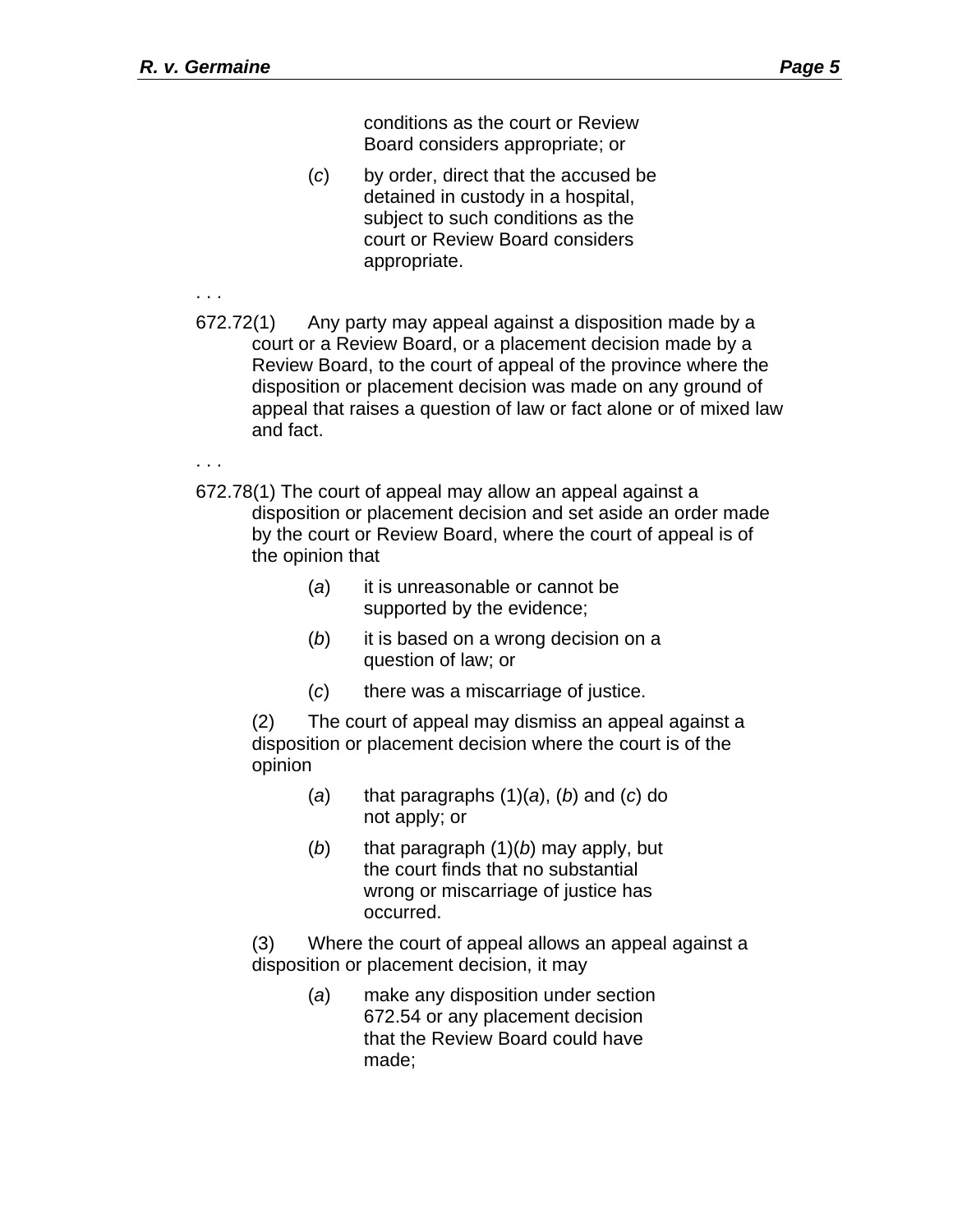- (*b*) refer the matter back to the court or Review Board for re-hearing, in whole or in part, in accordance with any directions that the court of appeal considers appropriate; or
- (*c*) make any other order that justice requires.

## *Canadian Charter of Rights and Freedoms*

- 1. The *Canadian Charter of Rights and Freedoms* guarantees the rights and freedoms set out in it subject only to such reasonable limits prescribed by law as can be demonstrably justified in a free and democratic society.
- 7. Everyone has the right to life, liberty and security of the person and the right not to be deprived thereof except in accordance with the principles of fundamental justice.
- 9. Everyone has the right not to be arbitrarily detained or imprisoned.
- 12. Everyone has the right not to be subjected to any cruel and unusual treatment or punishment.

#### *Hospitals designated for the custody, treatment or assessment of an accused, Y. M.O. 1993/011*

Pursuant to section 672.1 of the *Criminal Code* (Canada), the Minister of Health and Social Services orders as follows:

1. The following be designated as hospitals for the custody, treatment or assessment of an accused in respect of whom an assessment order, a disposition, or a placement is made under the *Criminal Code* (Canada):

> Whitehorse General Hospital, Whitehorse, Yukon Territory

Mental Health Services, Health Canada, Whitehorse, Yukon Territory

Whitehorse Correctional Centre, Whitehorse, Yukon Territory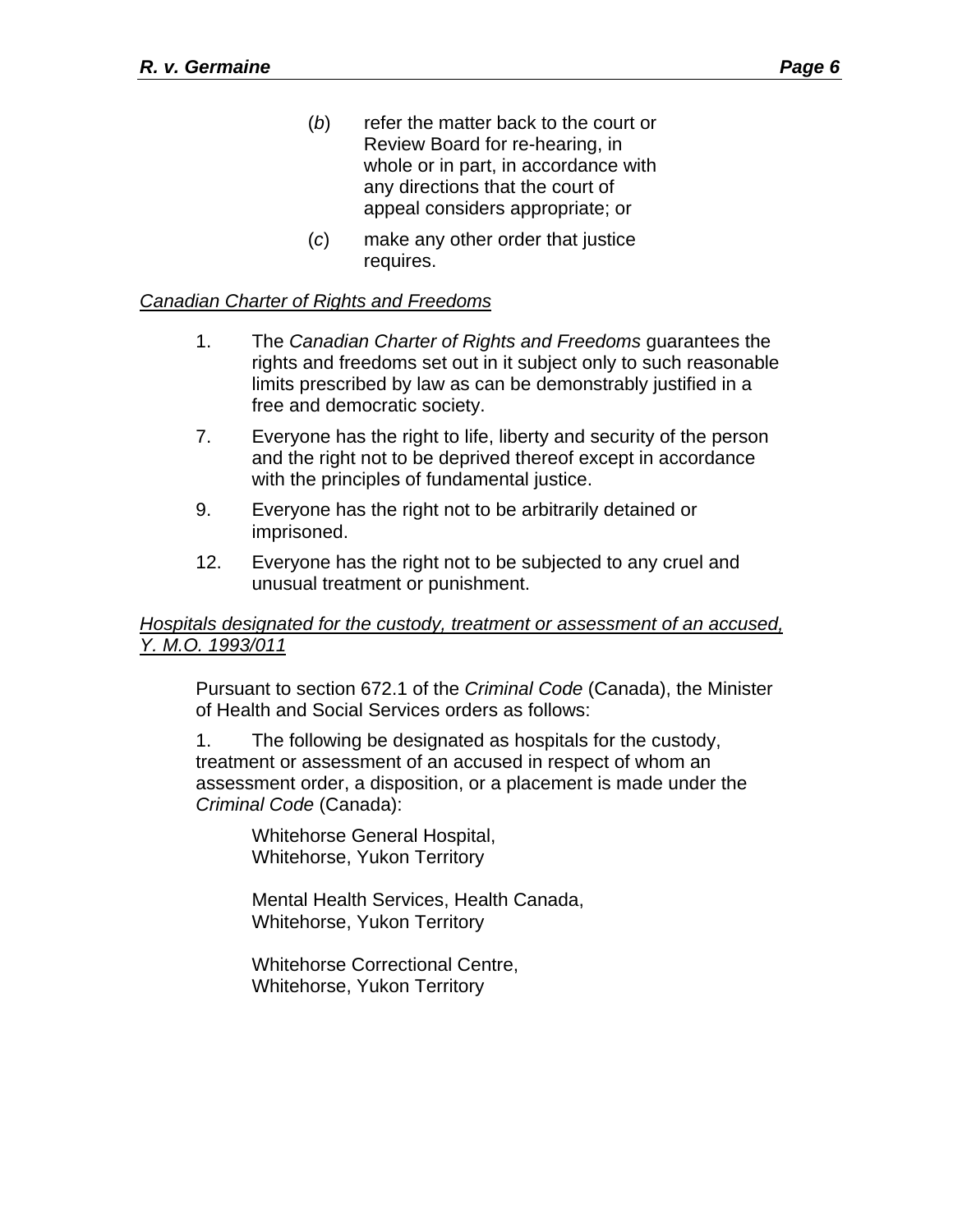#### *Constitutional History of the Legislation*

[5] Part XX.1 of the *Code* was enacted after the Supreme Court of Canada in *R. v. Swain*, [1991] 1 S.C.R. 933, struck down as an infringement of s. 7 of the *Charter* former s. 542(2) of the *Code*, which provided for the automatic, indefinite detention of accused persons found to be "insane". Part XX.1 of the *Code* described such accused persons as "not criminally responsible" ("NCR") and "placed them in a special stream that emphasized treatment and stabilization over incarceration and punishment": see *Penetanguishene Mental Health Centre v. Ontario (Attorney General)*, 2004 SCC 20, [2004] 1 S.C.R. 498 at para. 21.

[6] Part XX.1 was challenged as a violation of s. 7 of the *Charter* in *Winko v. British Columbia (Forensic Psychiatric Institute)*, [1999] 2 S.C.R. 625. The Supreme Court of Canada concluded that the scheme was constitutional because of the requirement that "an absolute discharge be granted unless the court or Review Board is able to conclude that [the NCR accused persons] pose a significant risk of safety to the public" (*Winko* at para. 3). Justice McLachlin (as she then was), for the majority of the Court, described the approach to be taken to an NCR accused person (at para. 42):

By creating an assessment-treatment alternative for the mentally ill offender to supplant the traditional criminal law conviction-acquittal dichotomy, Parliament has signalled that the NCR accused is to be treated with the utmost dignity and afforded the utmost liberty compatible with his or her situation. The NCR accused is not to be punished. Nor is the NCR accused to languish in custody at the pleasure of the Lieutenant Governor, as was once the case. Instead, having regard to the twin goals of protecting the safety of the public and treating the offender fairly, the NCR accused is to receive the disposition "that is the least onerous and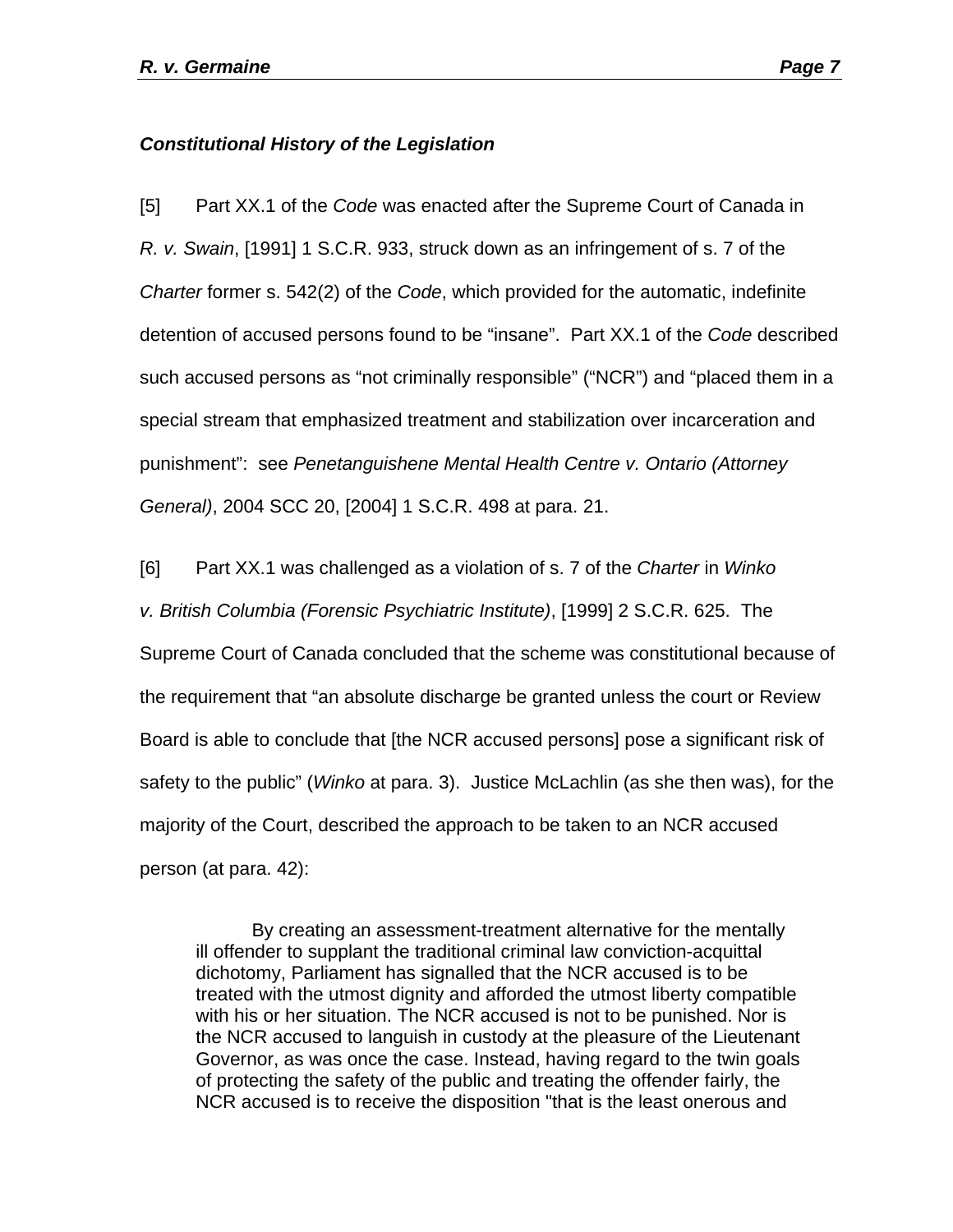least restrictive" one compatible with his or her situation, be it an absolute discharge, a conditional discharge or detention: s. 672.54.

[7] In *Penetanguishene*, the Supreme Court of Canada again considered

whether Part XX.1 (in particular s. 672.54(c)) infringed s. 7 of the *Charter*. The Court

concluded that the "least onerous and least restrictive" requirement of s. 672.54

applied not only to the choice among the three potential dispositions of the case of

an NCR accused person – absolute discharge, conditional discharge, or continued

detention – but also to the particular conditions forming part of the disposition. Mr.

Justice Binnie, for the Court said (at para. 3):

[T]he *Code* entitles the appellant to conditions that, viewed in their entirety, are the least onerous and least restrictive of his liberty consistent with public safety, his mental condition and "other needs" and his eventual reintegration into society.

[8] He said further (at para. 24):

The "least restrictive regime", in ordinary language, would include not only the place or mode of detention but the conditions governing it. On the face of it, therefore, *Winko* and *[R. v.] Owen* [ $[2003]$  1 S.C.R. 779, 2003 SCC 33] would appear to have decided the point of statutory interpretation in the appellant's favour. The liberty interest of the NCR accused is not exhausted by the simple choice among absolute discharge, conditional discharge, or hospital detention on conditions. A variation in the conditions of a conditional discharge, or the conditions under which an NCR accused is detained in a mental hospital, can also have serious ramifications for his or her liberty interest, as will be seen.

[9] Thus, the Court concluded (at para. 74) that s. 672.54, properly interpreted as

applying the "least onerous and least restrictive" requirement to the conditions under

which an NCR accused is detained, did not infringe s. 7 of the *Charter*, for the

reasons given in *Winko*.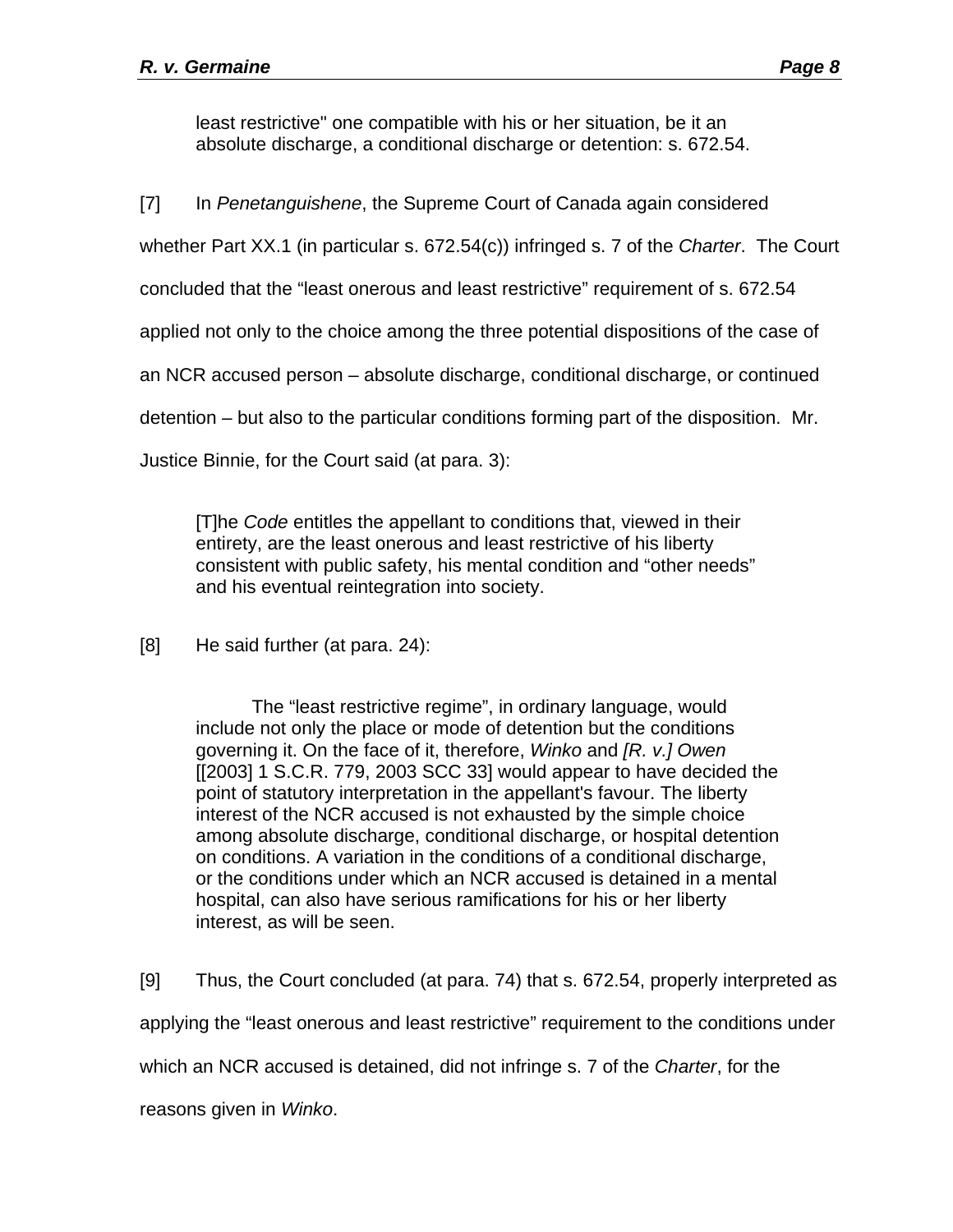### *Standard of Review*

[10] The Supreme Court of Canada also considered in *Penetanguishene* the process to be undertaken by an appeal court in reviewing a decision of a Review Board that is alleged to be unreasonable on an appeal under s. 672.78(1) of the *Code* (at paras. 71-73):

The Review Board's exercise of its mandate is protected by a "reasonableness" standard of review as set out in s. 672.78(1)(*a*) and *Owen, supra*, at paras. 31-33. An appeal court will necessarily respect the medical expertise of the members of the Review Board who face the difficult task of reconciling the various objectives set out in s. 672.54, some of which may be in tension in a particular case. The various conditions have to be viewed collectively, and the "least onerous and least restrictive" requirement applied to the package as a whole. The court does not evaluate each condition in isolation from the package of provisions of which it forms a part.

Thus, in *Owen, supra*, the Court made it clear that so long as the proper legal test is applied, an appellate court has no mandate to intervene based on whether the hours of curfew, or a radius of travel was "least restrictive", as was the sort of concern expressed in this case by the Ontario Court of Appeal.

The Court in *Owen* further stated that "it is not for the Court to micromanage the leave conditions" (para. 69). Thus, so long as the Board's determination of what is least onerous and least restrictive is supported by reasons, and does not demonstrate flaws such as an "assumption that had no basis in the evidence" or a "defect ... in the logical process", it will be affirmed (*Owen*, at para. 46, citing *Canada (Director of Investigation and Research) v. Southam Inc.*, [1997] 1 S.C.R. 748, at para. 56). It is hard to see how micromanagement of the conditions attached to a disposition will result, given the "reasonableness" standard of review.

## *Background to the Order*

[11] On September 18, 2007, Judge K. Ruddy of the Yukon Territorial Court found

the appellant not criminally responsible by reason of a mental disorder in connection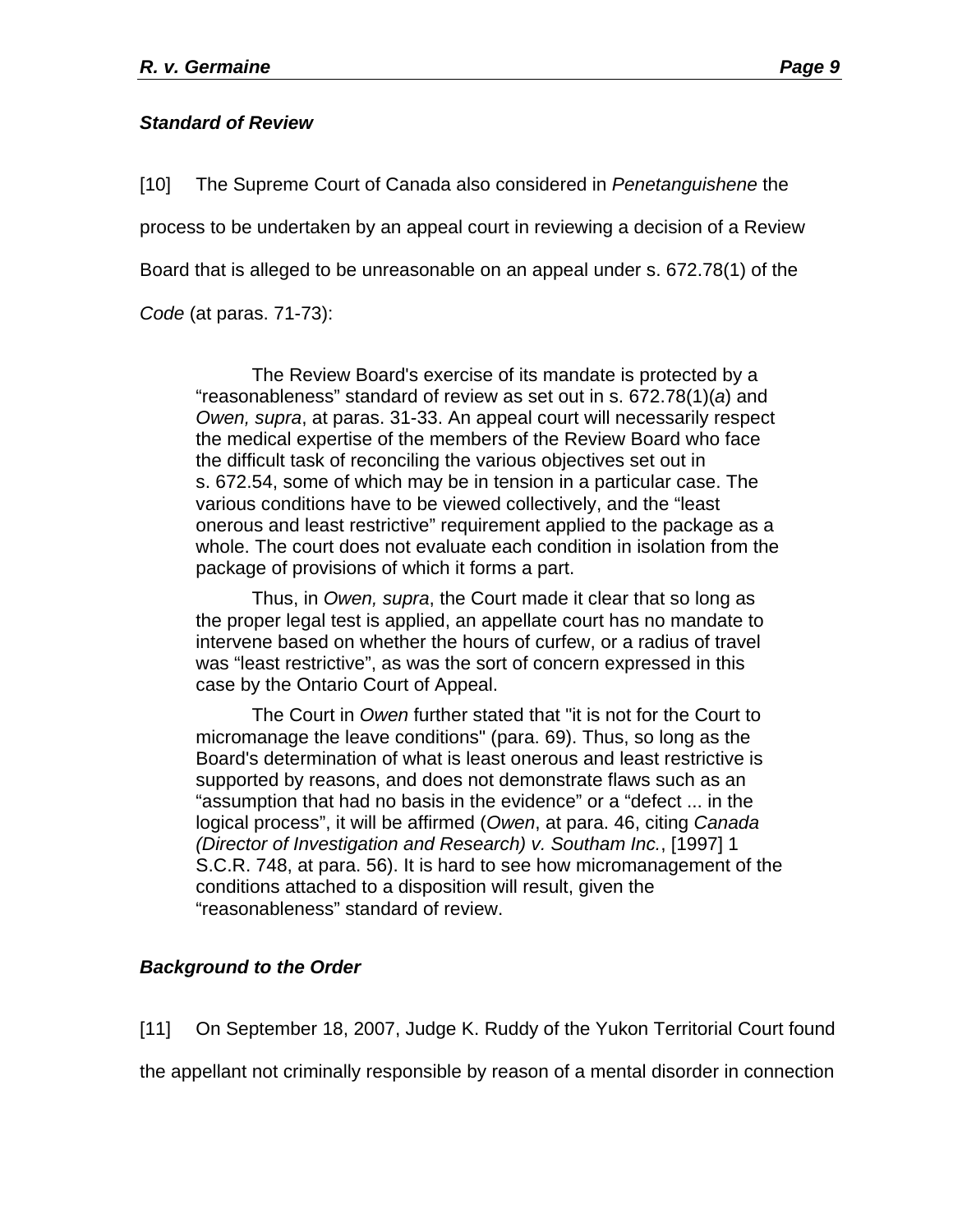with criminal charges arising from a series of violent incidents occurring between May 2006 and April 2007. The offences included arson, assault with a weapon, aggravated assault, breaking and entering, and possession of a weapon for a dangerous purpose. Each incident occurred while the appellant was under the influence of alcohol or drugs, triggering her underlying psychological disorder. Judge Ruddy remanded the appellant to the Board for disposition, and she has remained under the Board's jurisdiction since that time.

[12] The Board has made four dispositions in respect of the appellant.

[13] The first hearing was on November 6, 2007. The Board determined that the appellant continued to pose a significant risk of significant harm to the public, and concluded that the appropriate disposition was a secure custodial hospital disposition, "that allows for a substantial degree of flexibility and which provides opportunities for [the appellant] to take advantage of the resources that are presently available in Yukon to assist her in dealing with her mental disorder and substance abuse problems."

[14] No forensic hospital resources were available either inside or outside Yukon. Whitehorse General Hospital does not have a secure psychiatric facility. Alberta Hospital in Edmonton, a psychiatric facility with which Yukon has contracted for psychiatric beds, had advised that its programs were not appropriate for the appellant's particular psychiatric disorders. The only secure designated "hospital" facility available for the appellant was WCC.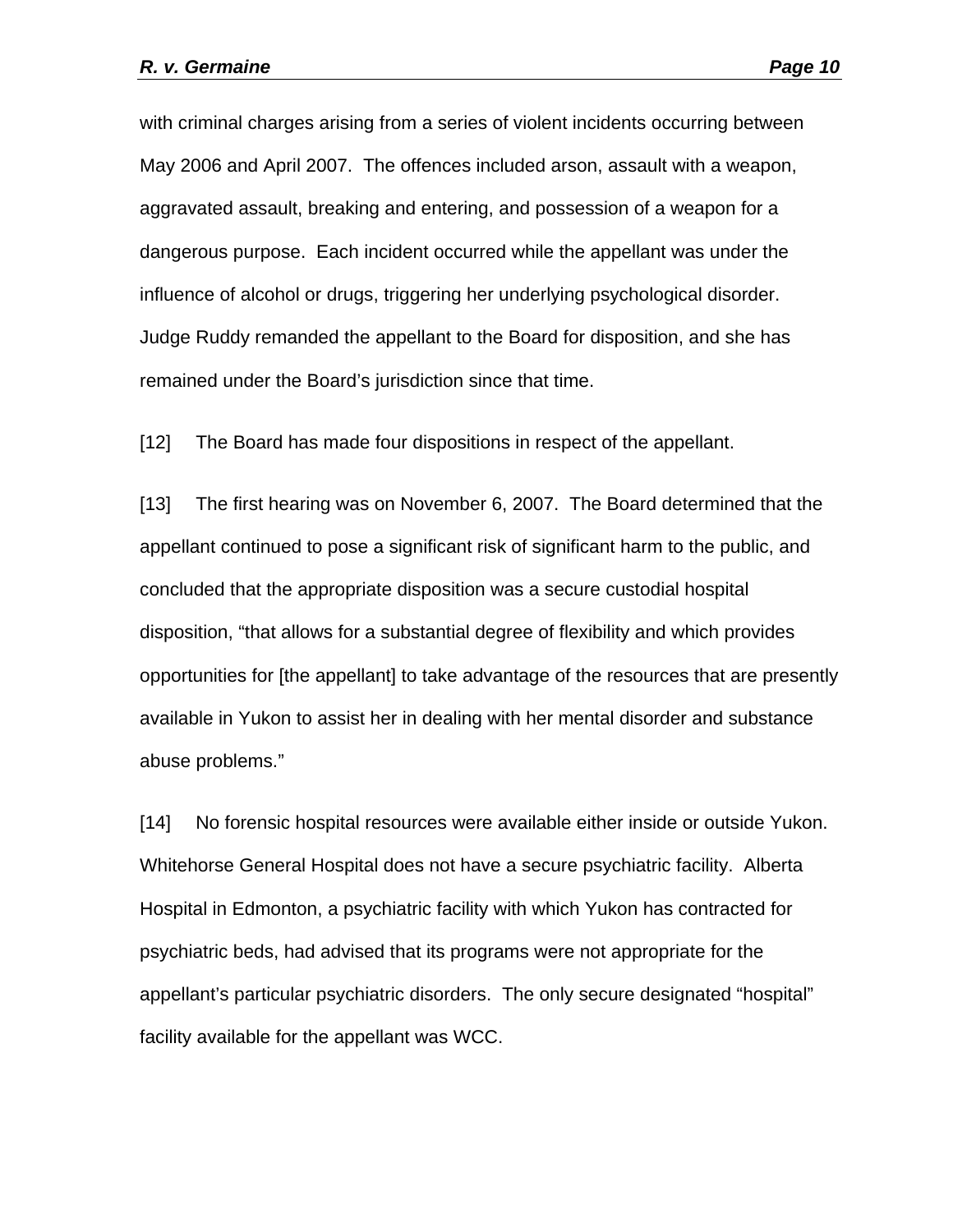[15] As a consequence of WCC being the designated placement hospital, the

Director of WCC was added as a party to the proceedings, and both the Director of

Mental Health Services for Yukon and the Director of WCC were directed to develop

a Plan for the appellant's "assessment, counselling, treatment and rehabilitation,

which shall be aimed at furthering the [appellant's] rehabilitation and reintegration

into society." The Board ordered that:

The Director shall ensure that the Plan is consistent with the *Criminal Code* requirements that it be the least onerous and least restrictive as may be appropriate for the situation and needs of the [appellant] and for the protection of the public.

[16] The Board's order of November 6, 2007 also included the following conditions:

- 3. The Plan shall provide the [appellant] with ongoing counselling and treatment for alcohol and drug abuse and to help her address past traumas and personal abuse, including child abuse, physical and sexual abuse. It shall provide the [appellant] with liberal access to individual and group therapy opportunities, including appointments with Dr. Heredia, her psychologist, Bill Stewart, and to other therapists as the Directors consider advisable in consultation with those therapists. The [appellant] shall be given reasonable access to such educational upgrade opportunities as may be available. The Plan shall also provide the [appellant] with opportunities to develop an increased awareness of her aboriginal culture and identity. The Na'cho Nyak Dun First Nation, as a party to this proceeding, shall be given opportunities to assist in that process.
- 4. The Director of the Whitehorse Correctional Centre is responsible for adjusting security arrangements appropriate to its designated hospital status. The Whitehorse Correctional Centre shall develop and provide reasonable security that is least restrictive, least onerous while remaining reasonably consistent with the requirements of a secure hospital setting in accordance with the Plan. Such security arrangements shall enable the [appellant] to access the programs and treatment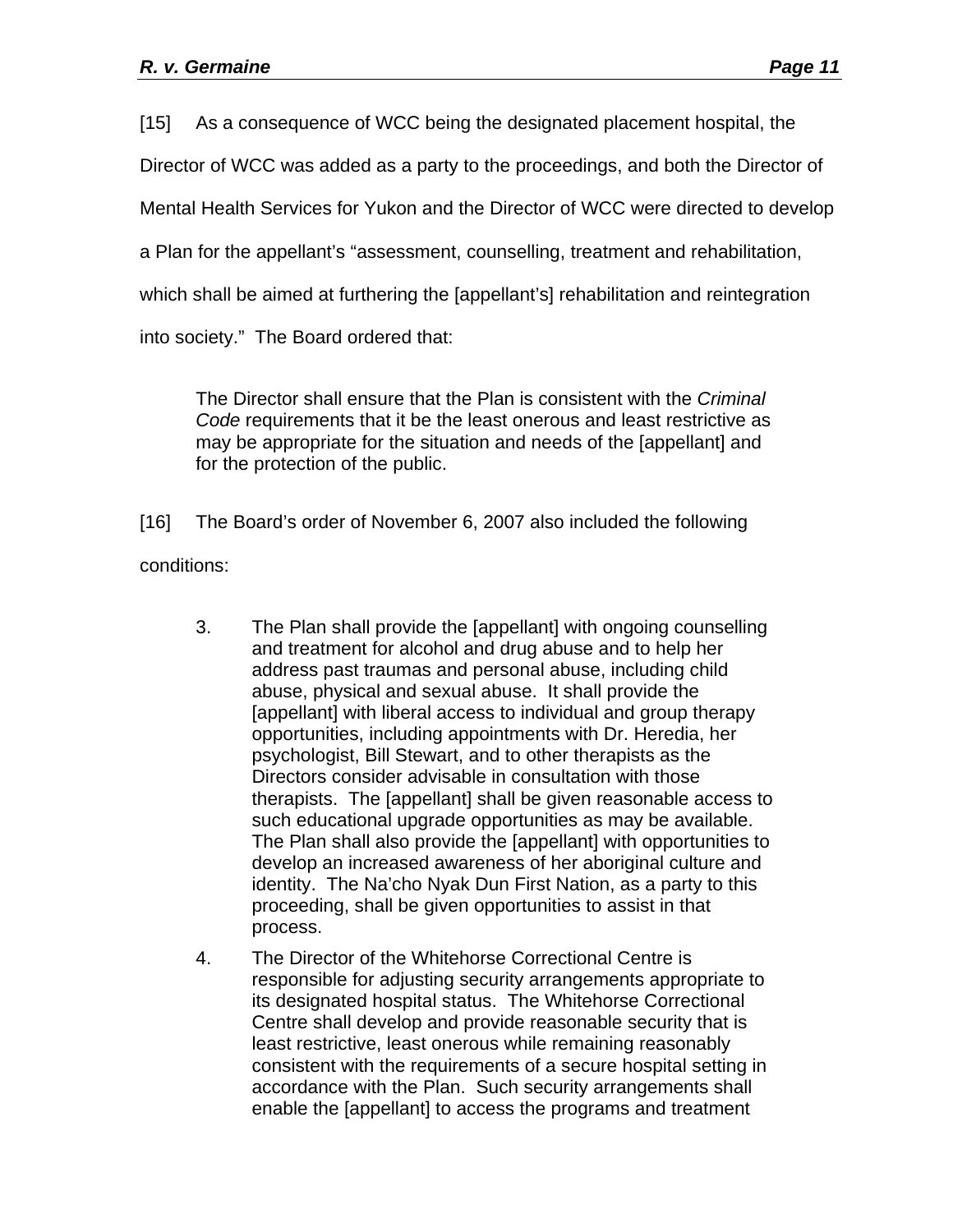outlined in the Plan. The Directors may allow the [appellant] such absences from the hospital as necessary to attend therapeutic and rehabilitation programs arranged by them in accordance with the Plan.

5. Pursuant to s. 672.56 of the *Criminal Code* the Review Board hereby delegates to the Director of the Whitehorse Correctional Centre authority to increase or decrease the liberty of the [appellant] subject to the other provisions of this Disposition Order and otherwise in accordance with s. 672.54 of the *Criminal Code*. If the Director of the Whitehorse Correctional Centre decreases the liberties of the [appellant], he or she must promptly provide notice in accordance with s. 672.56(2) of the *Criminal Code*.

[17] On March 7, 2008, there was a second hearing. The Board found that the appellant continued to pose a significant risk of significant harm to the public, but, based on the evidence of the appellant's caregivers about her condition, and submissions from counsel concerning the legal implications of continuing to place her at WCC, it concluded that a continued hospital disposition, whether at WCC or

any forensic psychiatric hospital, was not warranted.

[18] The opinion of the appellant's psychiatrist was:

… a structured residential setting, one that provides 24-hour supervision, with appropriate opportunities for ongoing programming allowing the [appellant] to access rehabilitation, counselling, medical professionals and so on, would be the most appropriate situation for her.

[19] The Board commented: "This advice is consistent with the obligation to design a disposition that is the least onerous and least restrictive consistent with managing the [appellant's] risk to the public."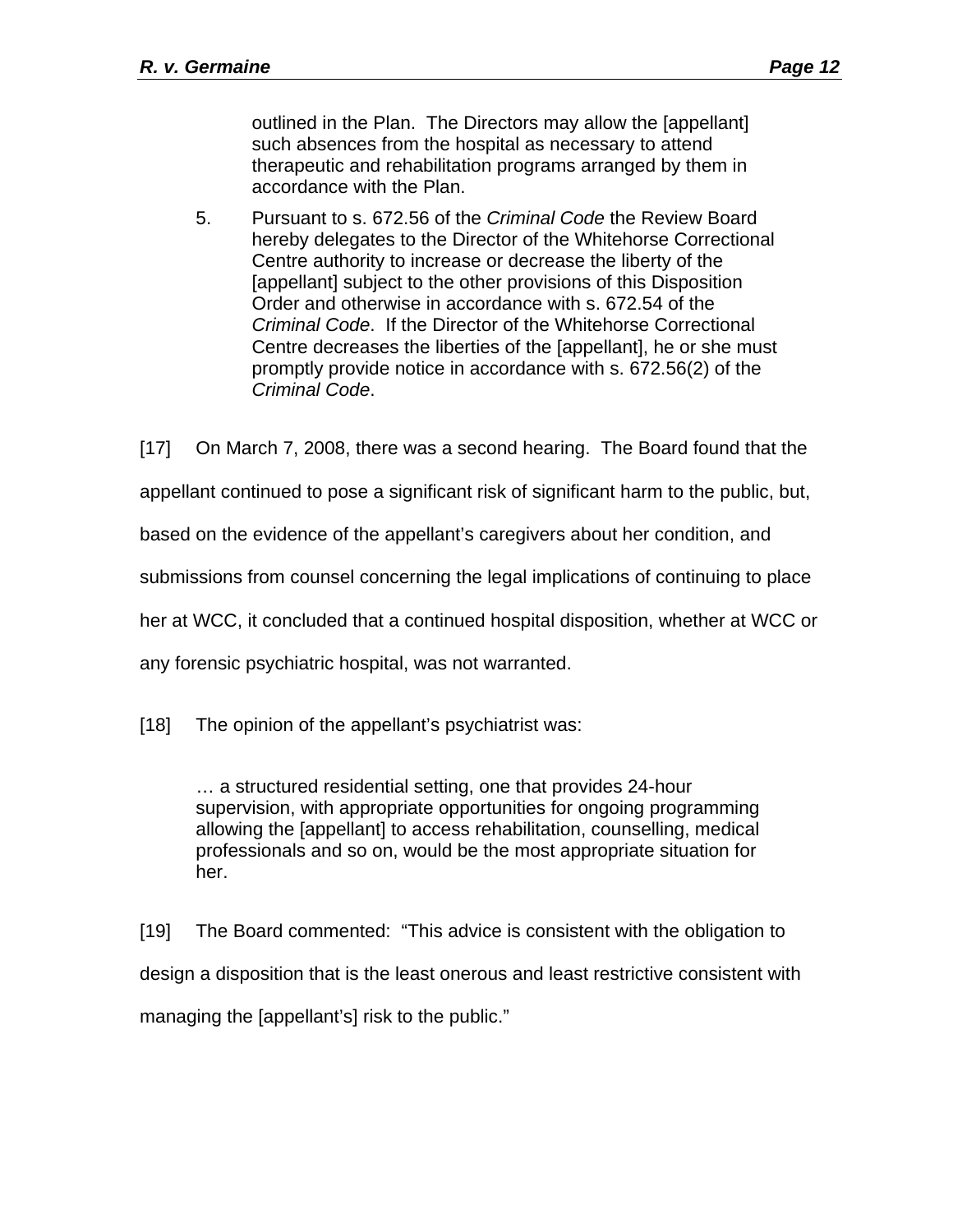[20] The Board considered the circumstances for the appellant at WCC, noting that:

[D]espite the constraints imposed by [WCC's] status as primarily a penal facility, a correctional centre, the staff there have done a commendable job in trying to adapt the programming and the security requirements to accommodate [the appellant's] status as a person with a mental disorder. …

However, that said, there are a number of aspects about the [WCC] which simply do not address the needs of [the appellant].

[21] It cited two Yukon court decisions, *D.J. v. Yukon (Review Board)*, 2000 YTSC

513 and *R. v. Rathburn*, 2004 YKTC 24 (both relied on by the appellant in support of

her appeal), in which the NCR accused's placement at WCC was found to violate his

rights under s. 7 of the *Charter*.

[22] The Board also referred to *R. v. Lewis* (1999), 132 C.C.C. (3d) 163 (P.E.I.

S.C.A.D.) (also relied on by the appellant), in which the Prince Edward Island Court

of Appeal commented on the obligation of the provincial government to provide

appropriate resources and facilities to implement the provision of Part XX.1 of the

*Code* so that the Review Board can fulfill its mandate. The Board commented:

... at this moment in time, there is no immediate appropriate resource within which to place [the appellant] at the conclusion of today's hearing. … [S]ince the [WCC] is no longer an option, the Government of Yukon is going to have to develop a practical solution to comply with the requirements of the law.

[23] The Board therefore ordered a conditional discharge into the community, with a substantial array of supports and structure. A critical component of that disposition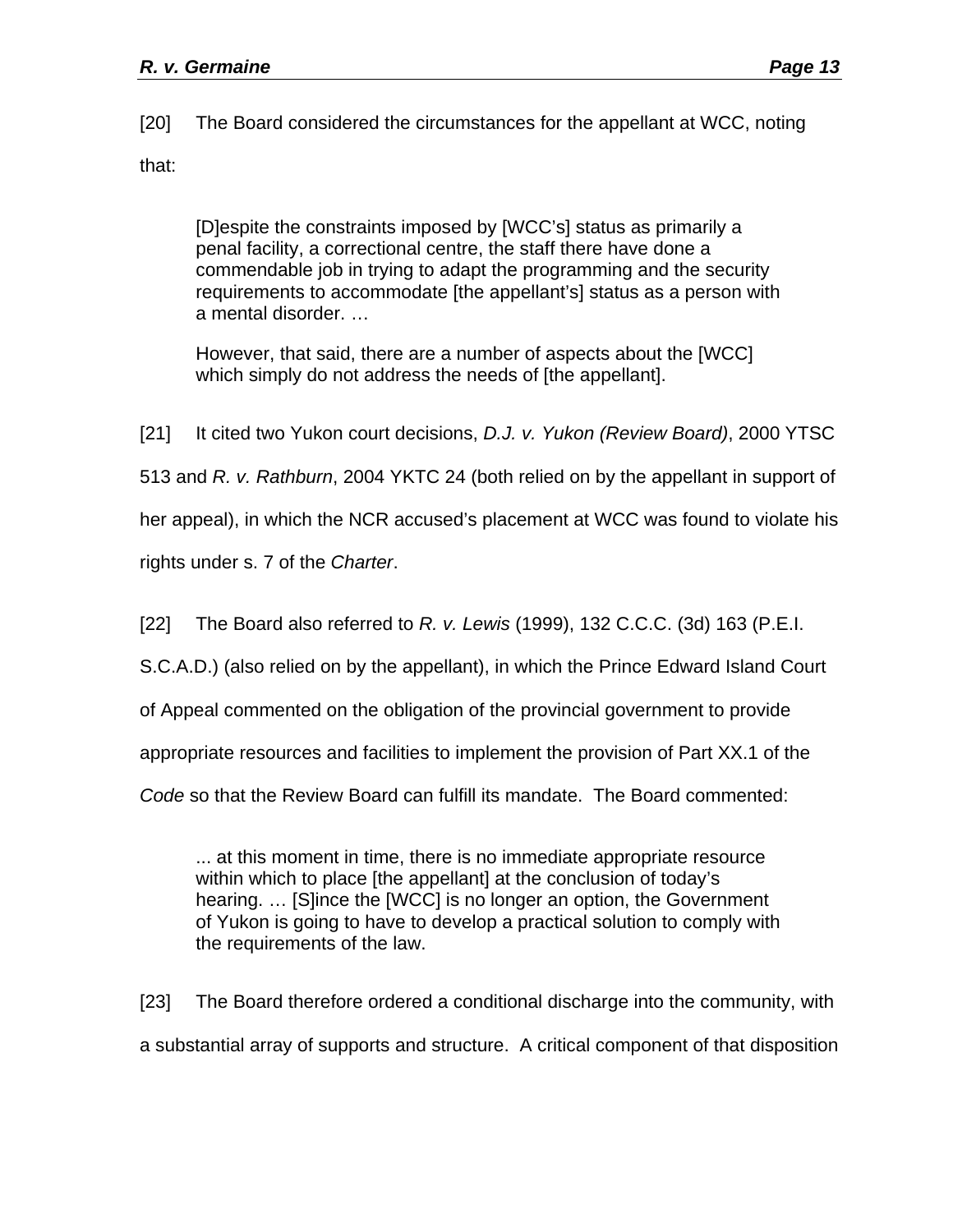was that the appellant would attend a three-week substance abuse program at Whitehorse's Alcohol and Drug Services ("ADS").

[24] After one week in the ADS program, the appellant absconded and remained unlawfully at large for a period of ten days, during which she used alcohol and drugs. She was arrested and returned to WCC.

[25] The Board's next hearing was on April 30, 2008. Present at the hearing, in person or by telephone, in addition to the appellant, the three members of the Board, counsel for the appellant, the Government of Yukon, and the federal Director of Public Prosecutions ("DPP"), were the appellant's psychiatrist, three counsellors, the Director of Mental Health Services, the Director of WCC, and Chief Simon Mervyn and Ms. Rosemary Mervyn of the Na'Cho Nyak Dun First Nation. All of those at the hearing had been involved in the appellant's case over the preceding months. The Board also had before it written reports and assessments prepared for the previous hearings. The hearing again focused on identifying the disposition that was the least onerous and least restrictive to the appellant, while protecting the public and meeting the appellant's needs, against the backdrop of the failure of the previous conditional discharge into the community.

[26] The Director of Mental Health Services recommended a hospital disposition. Her opinion was that it would be more onerous and restrictive for the appellant to live in the community with around the clock one-on-one supervision, than to live in the structured environment of WCC where she was familiar with the rules, and from which she could have liberal absences for treatment and socialization. She advised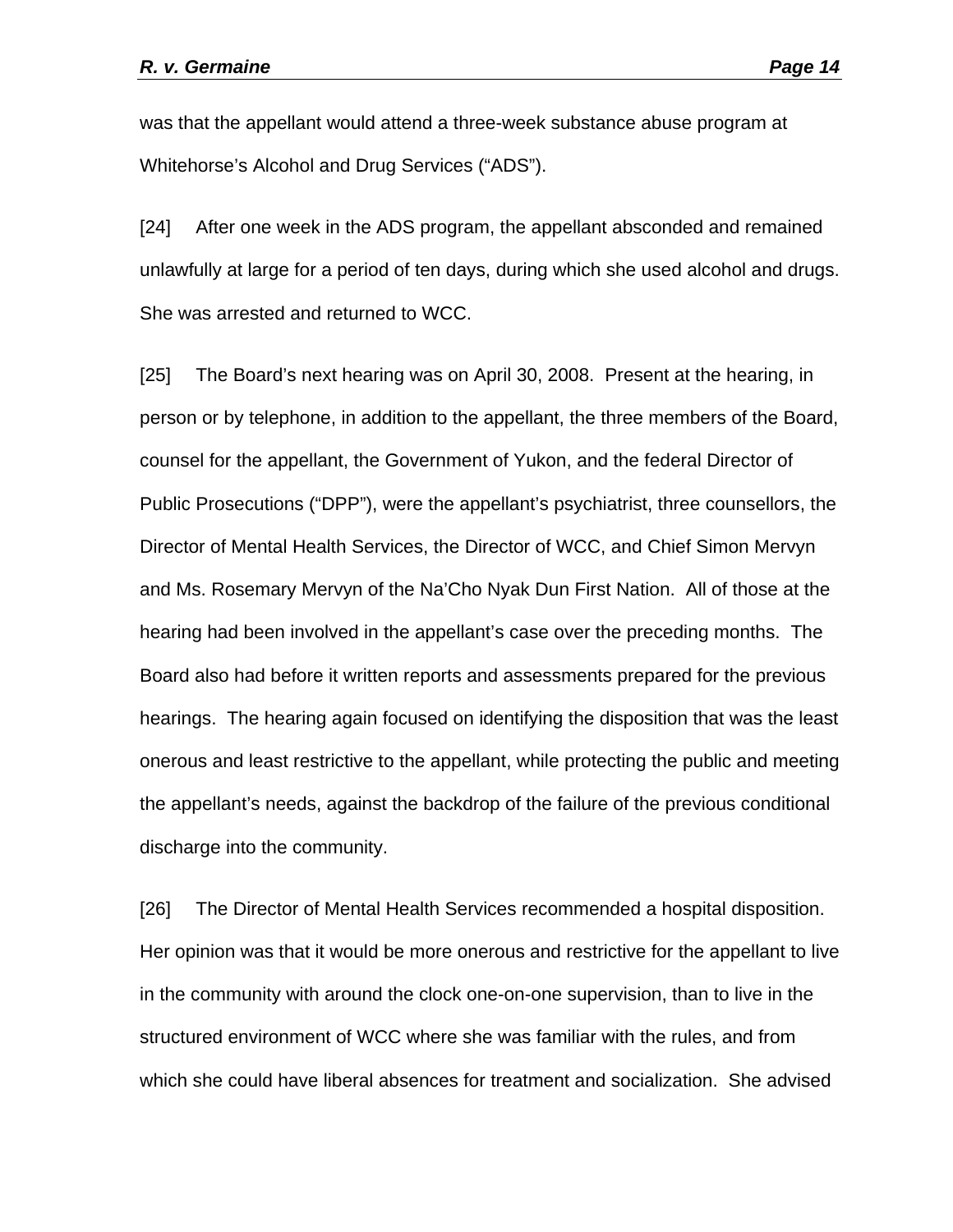the Board that one Canadian institution met the appellant's requirements for a residential setting with appropriate programming for her mental disorder, the Centre for Addiction and Mental Health ("CAMH") in Toronto. There was a six-month waiting list for CAMH, the appellant could apply to that program only from another hospital, and the only "hospital" available was WCC.

[27] The appellant's psychiatrist favoured a hospital-type of disposition through a forensic specialized institute like CAMH, to provide a "better environment for treatment" than could be offered in the community. He commented that WCC was not the "best place … the appropriate or adequate place" to wait for entry to CAMH for treatment, but "it's the place that would be available to her; and … she would still be receiving services while she was there."

[28] The counsellors and First Nation representatives were in favour of residential First Nation cultural programming combined with treatment from the appellant's psychiatrist and counsellors. They strongly opposed sending the appellant out of Yukon to a psychiatric hospital.

[29] The appellant spoke about the reasons she left ADS and went off her psychiatric medications, and how she felt about being in WCC. She admitted the routine of the jail was comfortable and free of risk, but said "I am institutionalized … it's becoming a negative in my life".

[30] The Board found that the appellant continued to be a significant threat to the safety of the public, and that, in light of her departure from the ADS program and her activities while at large, "she does not yet possess the coping skills necessary to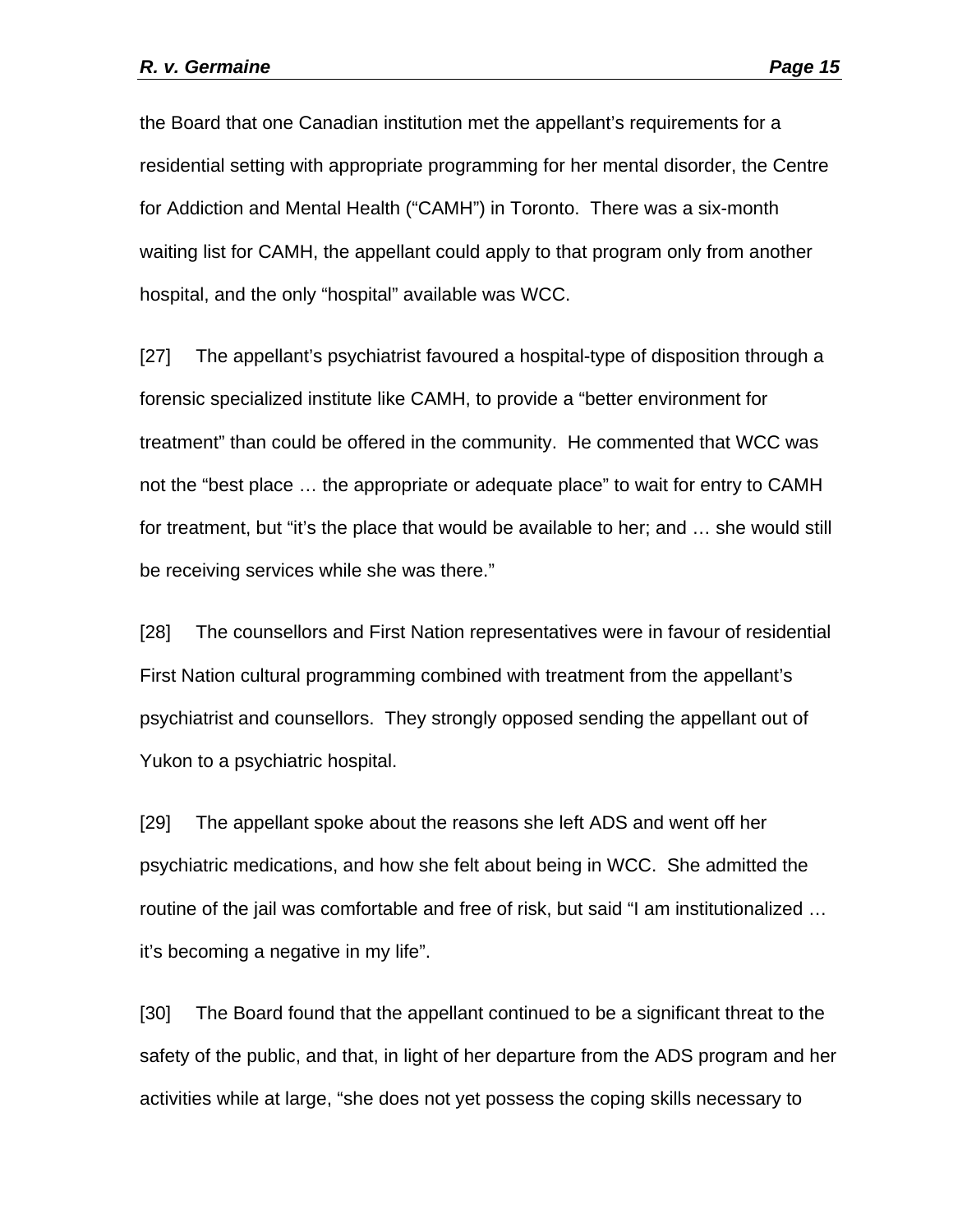sustain her in a community disposition … and her risk and need for structure may actually be greater than assessed at the last hearing." The Board ordered the appellant to return to a custodial hospital disposition at WCC, "the only available designated hospital facility", for a period of six months, with liberal access to a wide array of therapeutic programming both within and outside the facility. The Order included the provisions that were in the order of November 6, 2007, with the addition, in paragraph 3, of a requirement that "the Directors and the Na'Cho Nyak Dun First Nation collaborate on incorporating into the overall planning a significant aboriginal cultural component and community programming."

[31] The Board also considered that a hospital disposition at WCC would "remove one of the pre-conditions for considering an application to the [CAMH] in Toronto." The appellant had indicated, however, that she did not wish to leave Yukon, but wished "to remain close to the people within her First Nation community who are committed to her healing and reintegration back into their community." Thus, the Board included a condition in the Order that the appellant would not be transferred to another hospital facility without a further order of the Board.

[32] This Order is the subject of the present appeal.

[33] At a further review hearing on October 29, 2008, the Board concluded that the appellant continued to remain at significantly high risk of causing significant harm to the public such that continued supervision by the Board was warranted. The Board noted that both the appellant's psychiatrist and counsellor: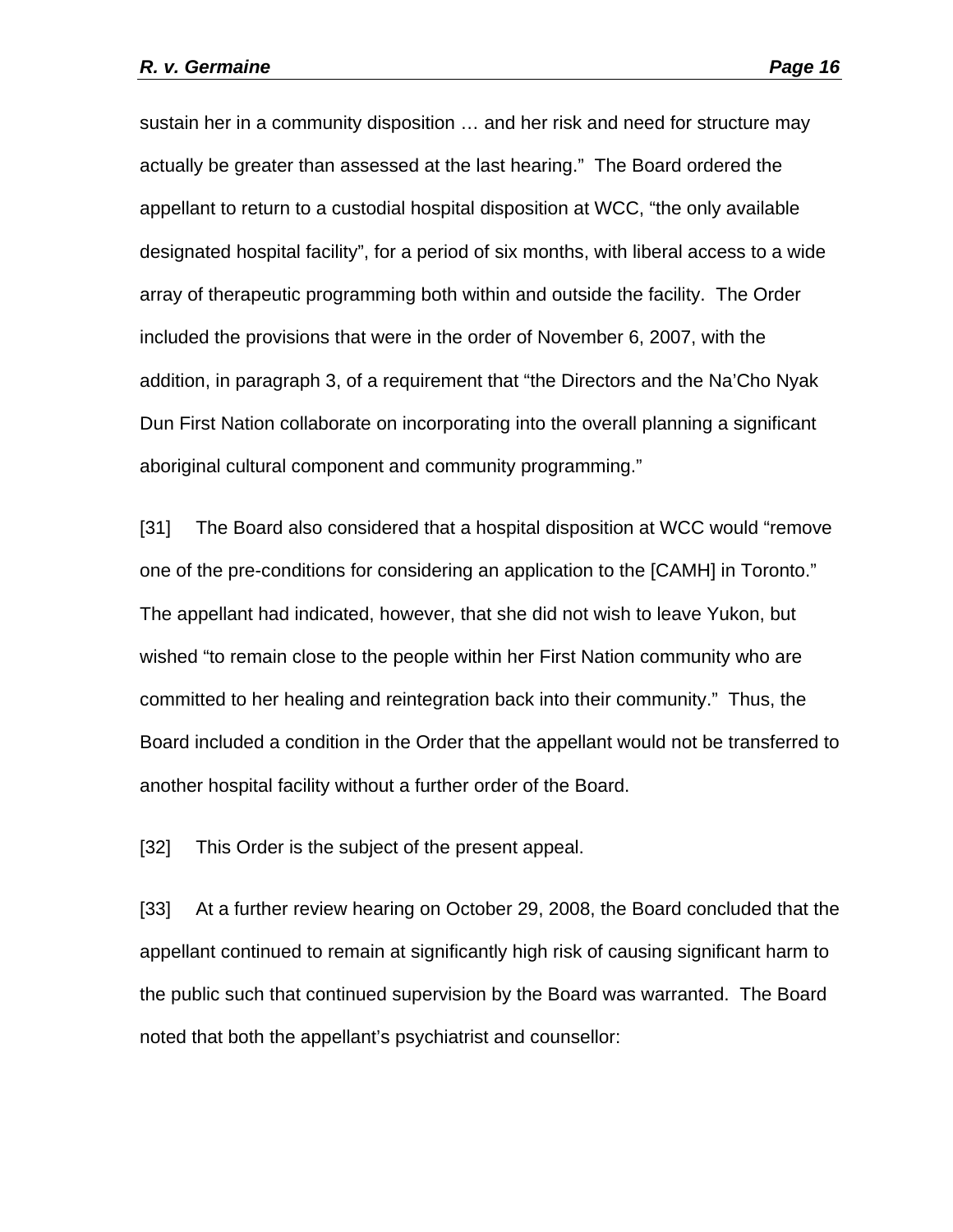… shared the view that, despite the largely non-therapeutic conditions inherent in WCC being a correctional facility rather than a hospital, [the appellant] has been making steady progress in coming to grips with her condition and moving toward being capable of living more independently outside of a custodial setting.

[34] The Board also commented on the counterproductive aspects to the appellant's rehabilitation of her continued placement at WCC: "the attitudes of the inmate population to [her] special status put undue pressures upon her", and the "authoritarian culture … tends to trigger [her] reactions associated with childhood traumas".

[35] Based on the psychiatrist's opinion, the Board found that the appellant would require a progressive transition from WCC to a conditional placement within the City of Whitehorse. It ordered her continued detention at WCC for a period of three months, to "give the professional staff at Mental Health Services a reasonable time within which to develop and implement a suitable placement resource".

#### *Grounds of Appeal*

[36] The appellant raises the following grounds of appeal:

(a) Did the Board apply the proper legal test in determining the disposition of the appellant? Did it balance the need to protect the public from dangerous persons, the mental condition of the appellant, the reintegration of the appellant into society, and the other needs of the appellant as required by s. 672.54 of the *Code* in determining that the appellant's continued detention was required?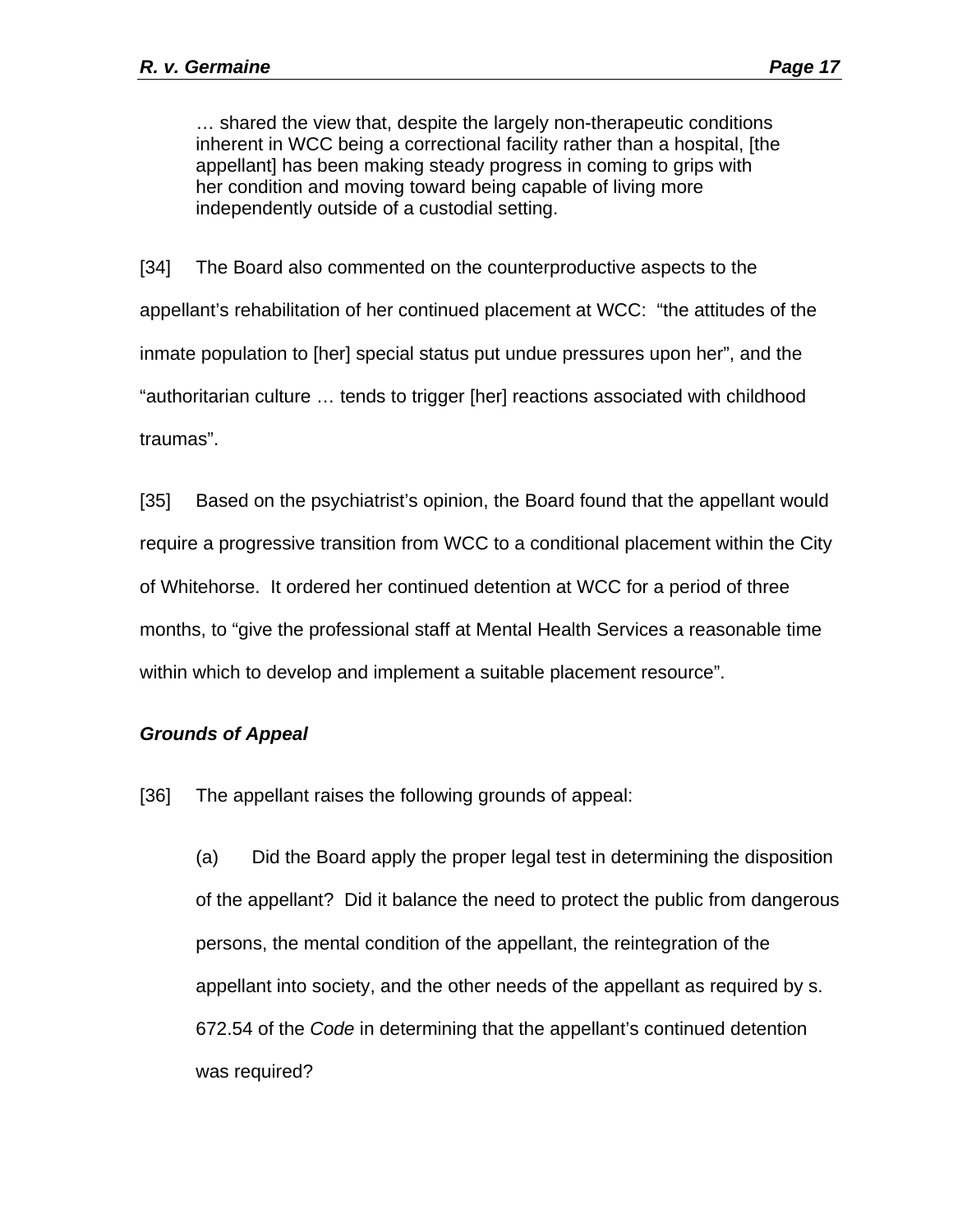(b) Did the Board act unreasonably in determining that a hospital disposition afforded the appellant as much liberty as is compatible with public safety such that is it the least onerous and least restrictive order?

(c) Does the detention of the appellant in WCC infringe her rights under ss. 7, 9 and 12 of the *Charter*?

(d) Does the designation of WCC as a "hospital" for the purpose of Part XX.1 of the *Code* infringe the appellant's rights under ss. 7, 9 and 12 of the *Charter*?

[37] The appellant seeks an order that the designation of WCC as a hospital be declared unconstitutional and of no force and effect, and that she be granted a conditional discharge or alternatively, that this matter be referred back to the Board for a re-hearing to determine the appropriate terms and conditions for a conditional discharge.

[38] The DPP raises the following additional grounds of appeal:

(a) Did the Board err in law by ordering the appellant's detention at WCC as a designated hospital?

(b) Does the Order amount to a miscarriage of justice?

[39] The DPP seeks an order allowing the appeal, and, subject to any subsequent exercise of the Board's ongoing jurisdiction over the appellant, varying the Order to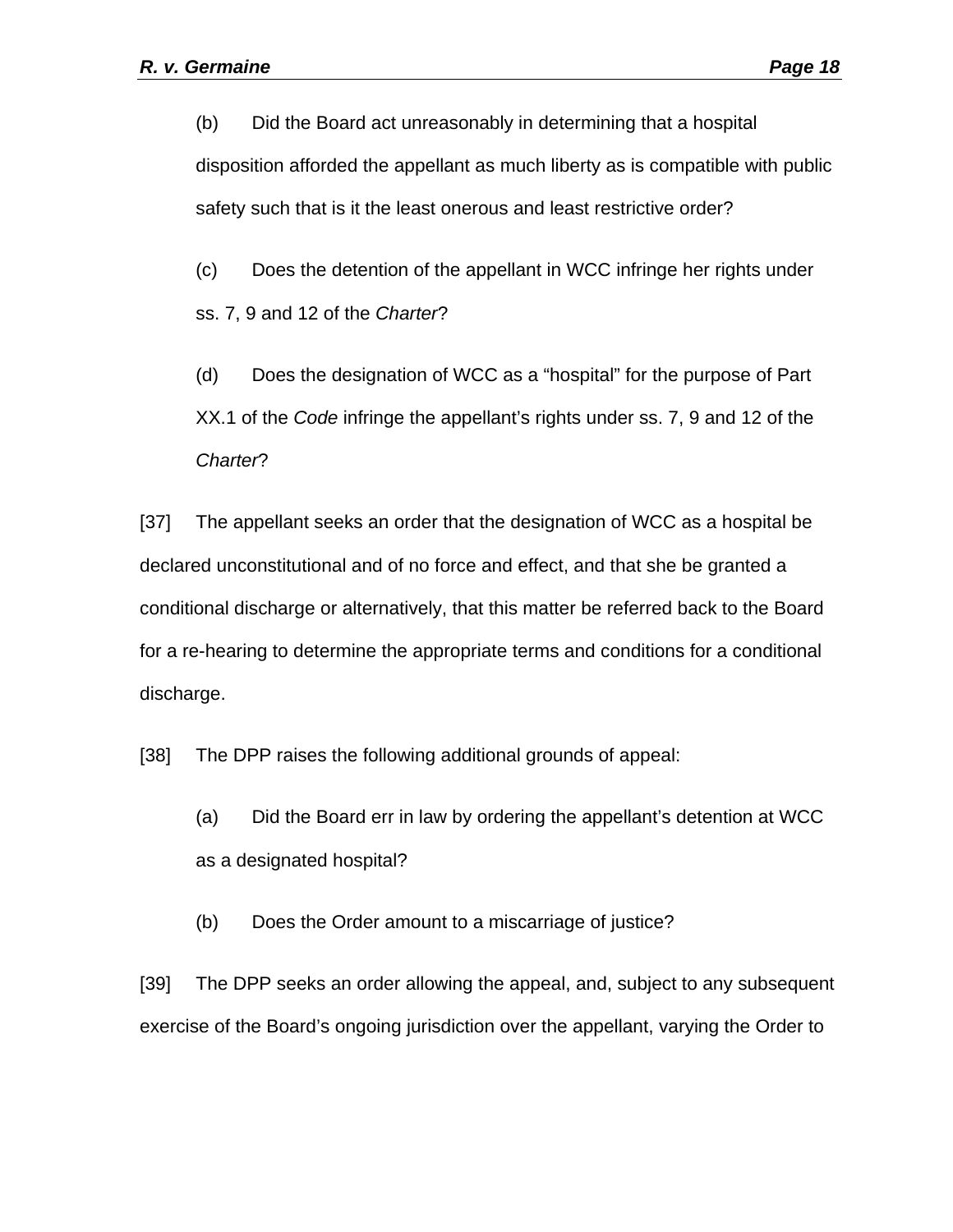require the detention of the appellant at an appropriate hospital facility other than WCC.

[40] The grounds of appeal raise one overriding issue: does the detention of the appellant in WCC, which is a prison designated as a hospital for the purpose of Part XX.1 of the *Code*, satisfy the requirement of s. 672.54 of the *Code* that the disposition be "the least onerous and least restrictive to the accused"? The essence of the appellant's argument is that detention in a prison cannot satisfy the legal principles applicable to either Part XX.1 of the *Code* (in this part of her argument, she is supported by the DPP) or ss. 7, 9, and 12 of the *Charter*.

## *Discussion*

[41] The short answer to this argument is found in *Penetanguishene* (at para. 24):

The "least restrictive regime", in ordinary language, would include not only the place or mode of detention but the conditions governing it. … The liberty interest of the NCR accused is not exhausted by the simple choice among absolute discharge, conditional discharge, or hospital detention on conditions. A variation in the conditions of a conditional discharge, or the conditions under which an NCR accused is detained a mental hospital, can also have serious ramifications for his or her liberty interest …

[42] There can be no question that the detention of an NCR accused person in a prison is, on its face, contrary to the principles of Part XX.1 of the *Code* as articulated in *Winko*. An NCR accused person is not to be punished, but is to receive treatment for their mental illness under the least onerous and least restrictive disposition that balances the protection of the public with the needs of the accused. As the Yukon Review Board said (quoted in *D.J.* at para. 15): "Calling a prison a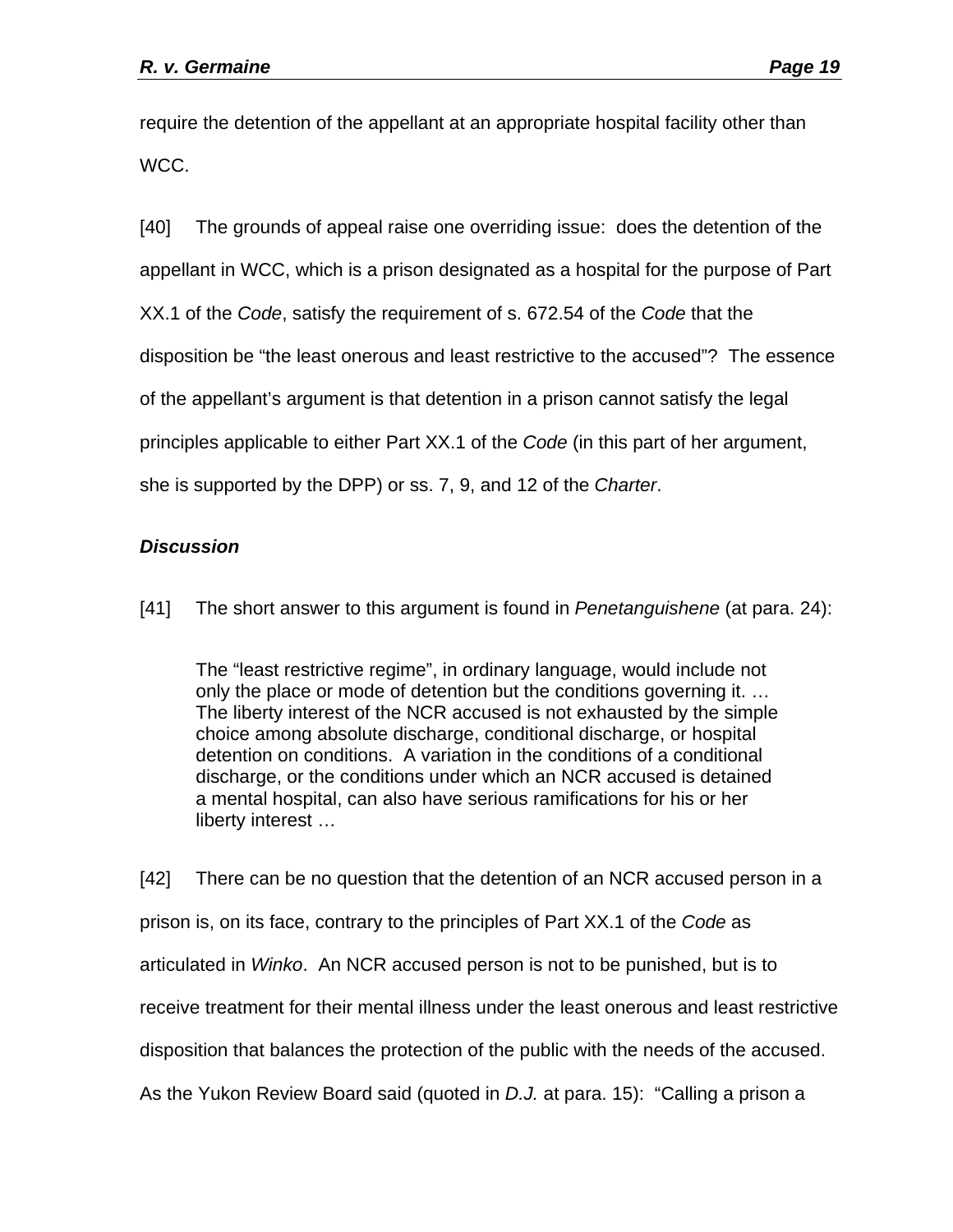hospital does not change the nature of the facility from a penal environment to a therapeutic environment." There is ample evidence in this case, and commentary in the authorities referred to by the parties, of the deleterious effect of incarceration on mentally ill persons. I agree with the appellant and the cases cited that placing an NCR accused in a prison that is not capable of providing any therapeutic treatment services, without providing for such services to be obtained elsewhere, for reasons of administrative convenience or lack of funding, does not meet the requirements of Part XX.1 of the *Code* or the *Charter*.

[43] Those are not, however, the circumstances of this case. It is true that there were no other available resources in Whitehorse which could provide the secure supervision the appellant required, and that there were detrimental aspects to the appellant's continued detention at WCC. However, the Board was clearly aware of its obligation to balance the factors set out in s. 672.54 of the *Code*, the implications of the continued detention of the appellant in WCC in the context of the purposes of Part XX.1 of the *Code*, and the necessity to provide conditions for the appellant's treatment in addition to her security and the protection of the public. None of its orders, including the Order, reflect that the detention of the appellant at WCC was for reasons of administrative convenience, lack of funding, or simply the lack of other suitable alternatives. They reflect full consideration of all possible alternatives for the appellant's treatment in the community, based on the evidence the Board received from the appellant's various caregivers and supporters.

[44] In ordering a conditional discharge on March 7, 2008, the Board ordered conditions for the appellant's security and treatment that she could not tolerate given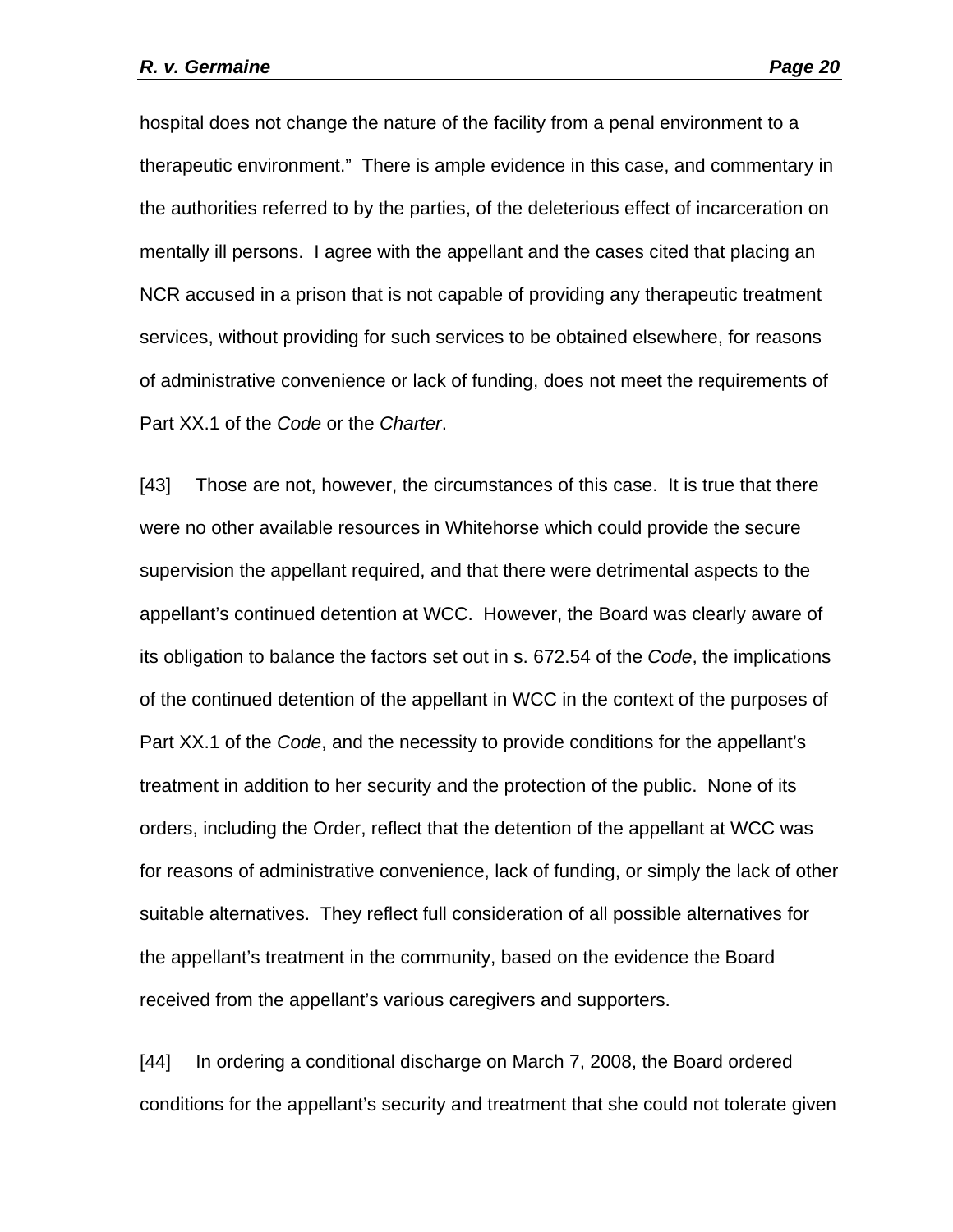her mental disorder. When it made the Order, it was required to reassess the risk to the public and the appellant's rehabilitation of another conditional discharge or continued detention, and in weighing the evidence and the alternatives, determined that the balance favoured detention.

[45] There is no question that WCC is not the ideal place for the appellant, or for any person suffering a mental disorder. But there is no evidence that there is any other place in Canada that offers the ideal setting for the appellant in her particular circumstances, or that a conditional discharge into the community with the required supervision would meet the needs of the public and the appellant. The Board must make a disposition – it cannot abandon its obligation to do so because the available alternatives are not ideal – it must balance all of the factors it is required to consider, and make the disposition that best meets the interests of the public and the appellant, and is the least onerous and least restrictive to the NCR accused.

[46] I have set out the reasons of the Board in some detail to indicate its consideration of the principles applicable to a disposition of an NCR accused. The Board did not make any error of law in determining the disposition and the conditions, either by failing to consider the requirement to make the disposition that was least onerous and least restrictive to the appellant, or by failing to balance the factors set out in s. 672.54 of the *Code*. It was not an error of law to order the appellant be detained in WCC, which is a designated hospital for the purpose of Part XX.1 of the *Code*. Nor can it be said that the Order was in any way unreasonable.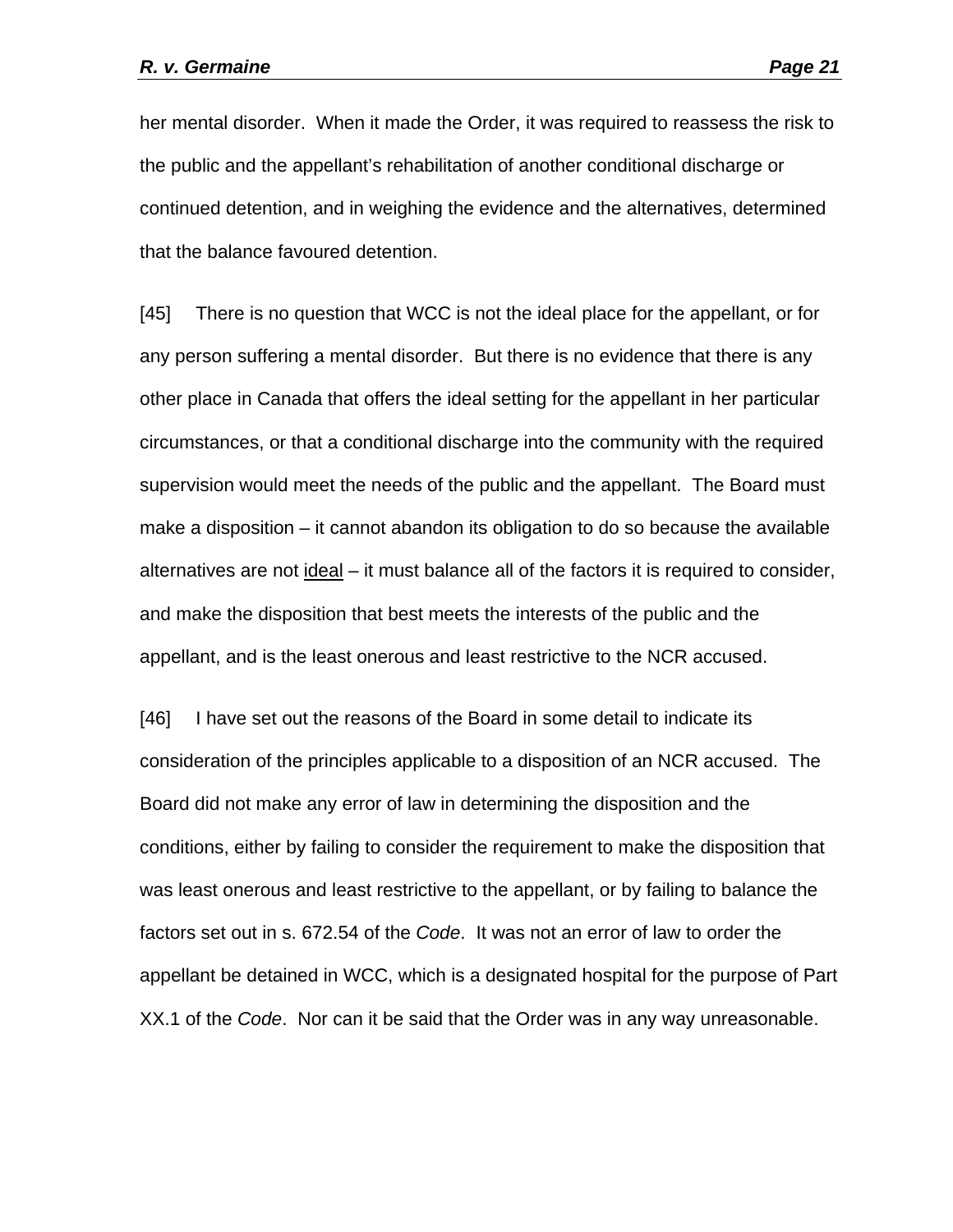[47] For similar reasons, in my opinion, the Order was not a miscarriage of justice and did not infringe on the appellant's rights under the *Charter*.

[48] The facts in the cases relied on by the appellant are different from those in this case.

[49] In *D.J.*, after pleading guilty to a number of criminal charges, the accused was brought before the Board for disposition. Pending assessment and the availability of treatment facilities, the accused was placed "temporarily" in WCC. Because of the risk the accused posed to the public and himself, the Board recommended that he be placed in administrative segregation. There is nothing in the reasons for judgment to indicate that any treatment of any kind was ordered. A month later, the Board reconvened and recommended that the accused be transferred to another facility for assessment and treatment, and in the meantime remain in administrative segregation at WCC. Two months later, the Board was advised that there was no available placement in Western Canada to treat the accused's fetal alcohol syndrome and attention deficit hyperactivity disorder. In the absence of suitable facilities to supervise and treat the accused without exposing the public to unacceptable risk, the Board ordered the accused's continued detention in segregation at WCC, while expressing its unhappiness and frustration with this disposition. The Court noted (at para. 17): "The only treatment that the applicant receives is outings to the community for socialization, escorts to a paying job in the community with Challenge and escorts to see his therapist at the Sex Offender Unit."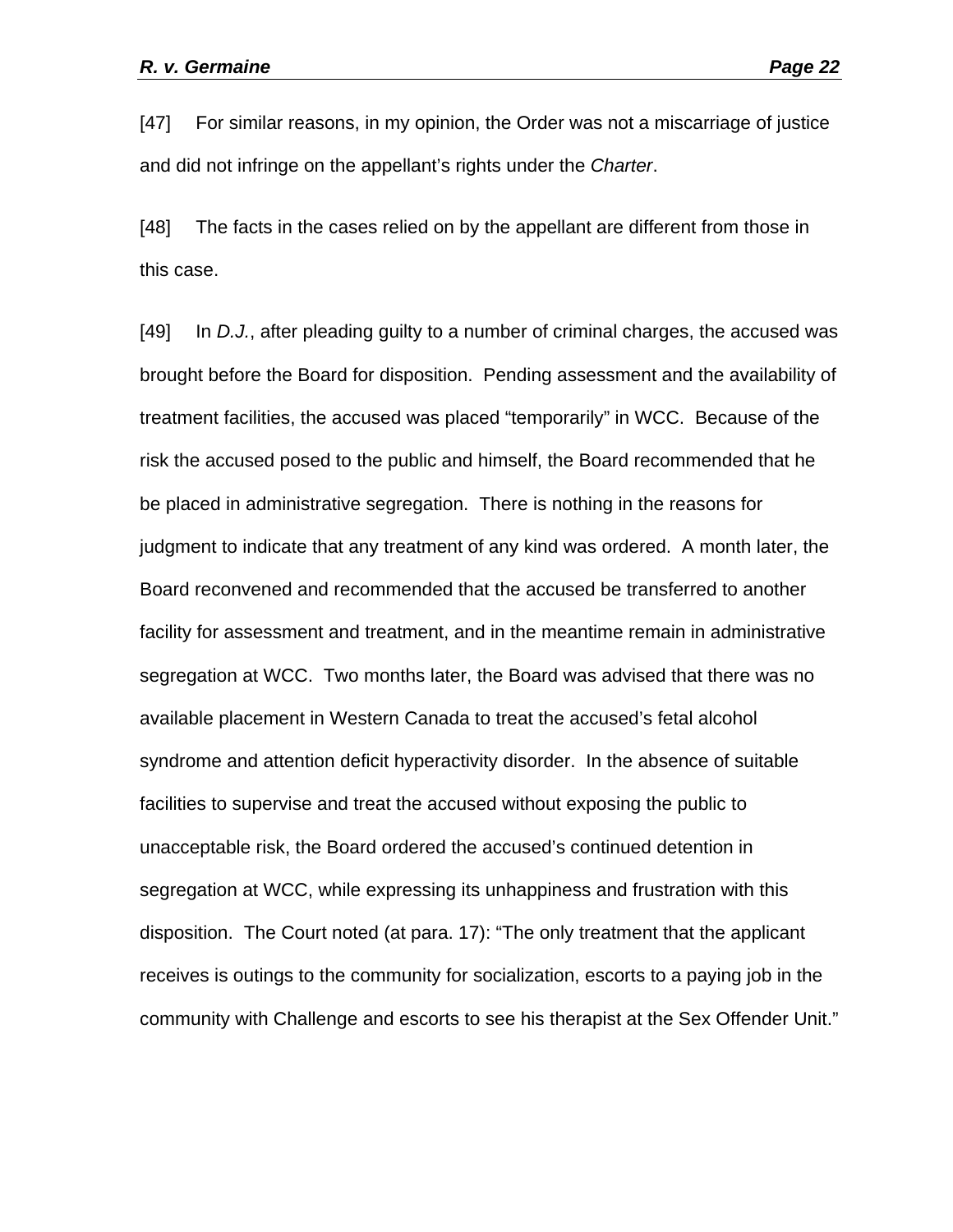[50] Five months later, the Board identified a facility called the Adult Resource Centre ("ARC") as the least onerous and least restrictive disposition, but long-term funding was not available due to an intervening election in the Yukon. A month later, the circumstances had not changed. The accused then applied to the Yukon Supreme Court for an order of *habeas corpus*, resulting in the decision that the accused's detention in WCC infringed his *Charter* rights and an order that the accused be released into the care and custody of the ARC.

[51] In *Rathburn*, the accused had been detained in WCC for about five weeks after his arrest, on remand status pending his trial. Because of his psychotic behaviour, he required ongoing segregation. He had been treated unsuccessfully with antipsychotic medication. The opinion of the psychiatrist was that continued segregation in WCC would be detrimental to his recovery. The trial judge attended at WCC to view the segregation area. He found that the use of the segregation area as a "hospital room" was inconsistent with the wording and intent of s. 672.54 of the *Code*, with international norms, and with ss. 7 and 12 of the *Charter*, and held that the designation of WCC as a hospital under s. 672.1(1) of the *Code* was inoperative for the purposes of that case. He ordered that the accused not be detained at WCC, but at the Whitehorse General Hospital, the Alberta Hospital in Edmonton, or the Forensic Psychiatric Hospital in Port Coquitlam, B.C.

[52] It appears from the reasons for decision in *D.J.* and *Rathburn* that the detention of the accused in WCC in those cases bore no relationship to his mental condition, reintegration into society or other needs. The only factor that was reflected in the disposition was the protection of the public. In both cases, other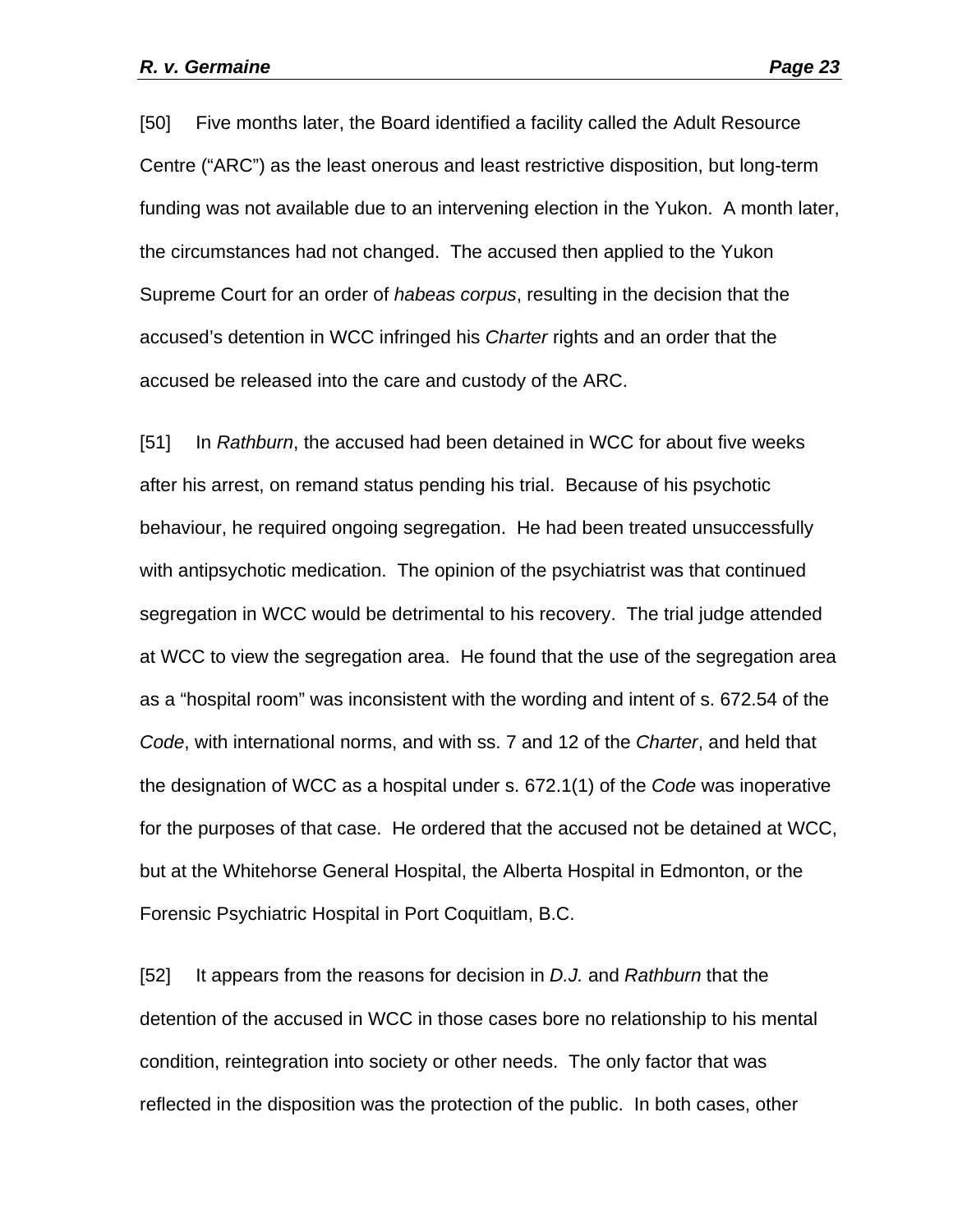facilities were identified as better able to meet the accused's needs while offering the required level of security that would be less onerous and less restrictive. For administrative reasons, however, the accused was detained in WCC. His liberty was constrained more than was necessary, and not on the basis of balancing protection of the public and the accused's needs, a process that was found to be constitutional in *WInko* (at para. 69).

[53] In this case, by contrast, the Board's decisions to order a hospital disposition at WCC, with the range of conditions that provided for the appellant's treatment both inside WCC and in the community, for security arrangements consistent with a hospital, for temporary attendance at other facility or residential programs and staged temporary placements in the community, and for increasing her liberty consistent with s. 672.54 of the *Code*, were all made in the context of the Board's express consideration of the evidence of the appellant's needs, the legal and factual implications of her detention at WCC, and the legal principles of Part XX.1 of the *Code*. Isolating the place of the appellant's detention, WCC, as violating her *Charter* rights, ignores all of the other aspects of the Order that resulted in the Order meeting the requirements of Part XX.1 of the *Code*.

[54] There were no alternative dispositions suggested to the Board, and none suggested on appeal, that would better meet the twin goals of protection of the public and treatment of the appellant in a less onerous and less restrictive manner. The Board and the appellant's caregivers all expressed their reservations about WCC as a hospital, and its effects on the appellant, but none of them were of the view that any other hospital or a conditional discharge into the community, with the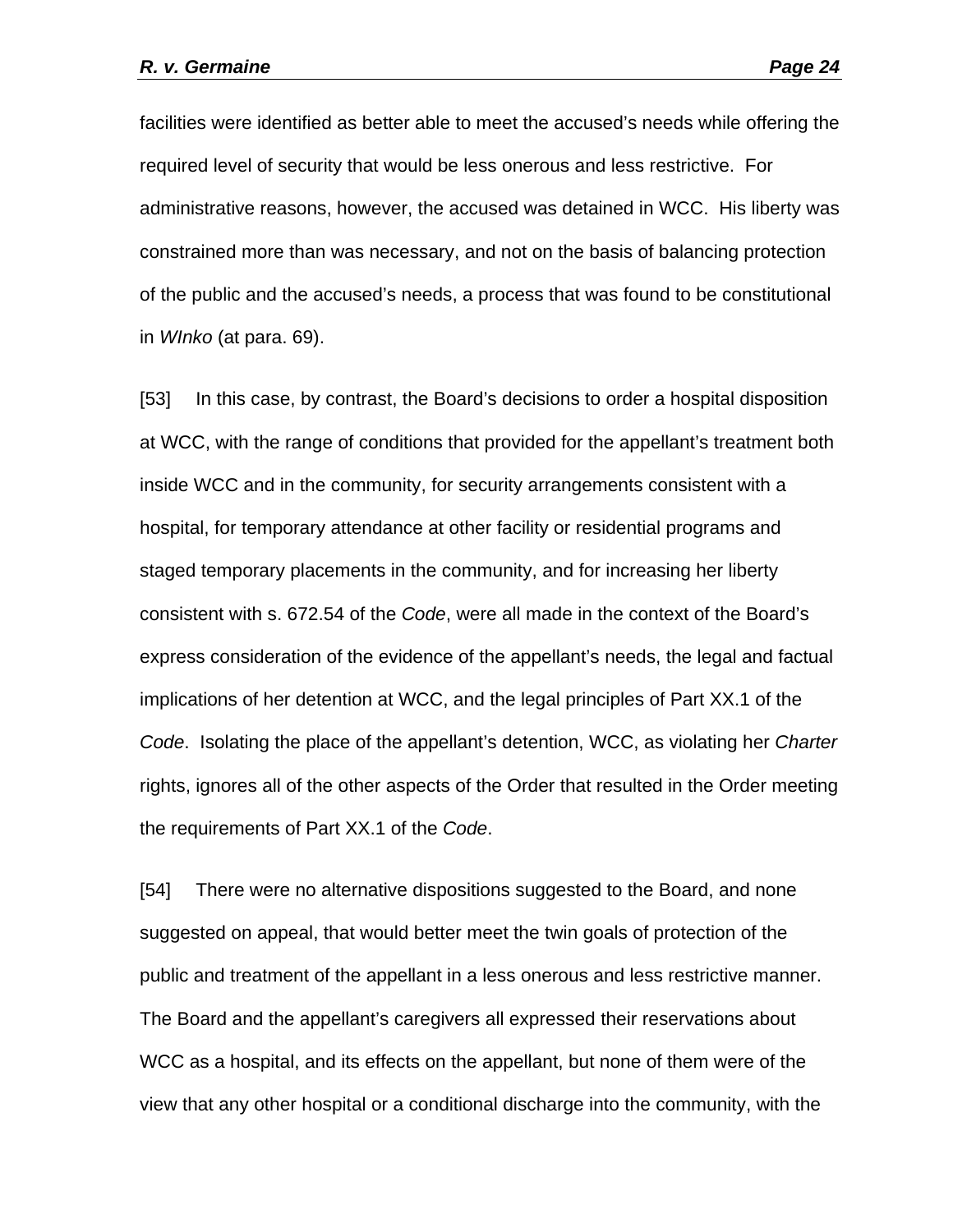conditions that would be required to meet the goals of Part XX.1 of the *Code*, would better serve the public or the appellant at that time. It is disingenuous to suggest that the Order was unreasonable and unfair, and the Board should have designed an alternative disposition to satisfy the law, when no suitable, practical or possible alternative was available in Yukon, and any outside of Yukon were rejected by the appellant.

[55] It is my opinion that the Order reflected the conclusion of the Supreme Court of Canada in *Penetanguishene* (at para. 24) that: "The 'least restrictive regime' … would include not only the place or mode of detention but the conditions governing it", and that "the conditions under which an NCR accused is detained … can also have serious ramifications for his or her liberty interest". As in that case, the Order met the requirements of s. 672.54 of the *Code*, and for the reasons given in *Winko*, did not violate the appellant's rights under s. 7 of the *Charter*. I would add that for similar reasons, neither ss. 9 nor 12 of the *Charter* were infringed. In meeting the requirements of s. 672.54, the Order did not amount to either an "arbitrary" detention, nor "cruel and unusual punishment or treatment".

[56] This conclusion should not be taken to justify the continued use of WCC, or any prison, as a hospital for NCR accused generally. As shown by *D.J.* and *Rathburn*, the detention of NCR accused in a prison, without conditions that ameliorate the ramifications for his or her liberty interest, or neglect treatment and rehabilitative needs, may be constitutionally impermissible. The point to be made is that s. 672.54 of the *Code* and the *Charter* demand that a Review Board discharge its obligation bearing in mind the high value that society places on both individual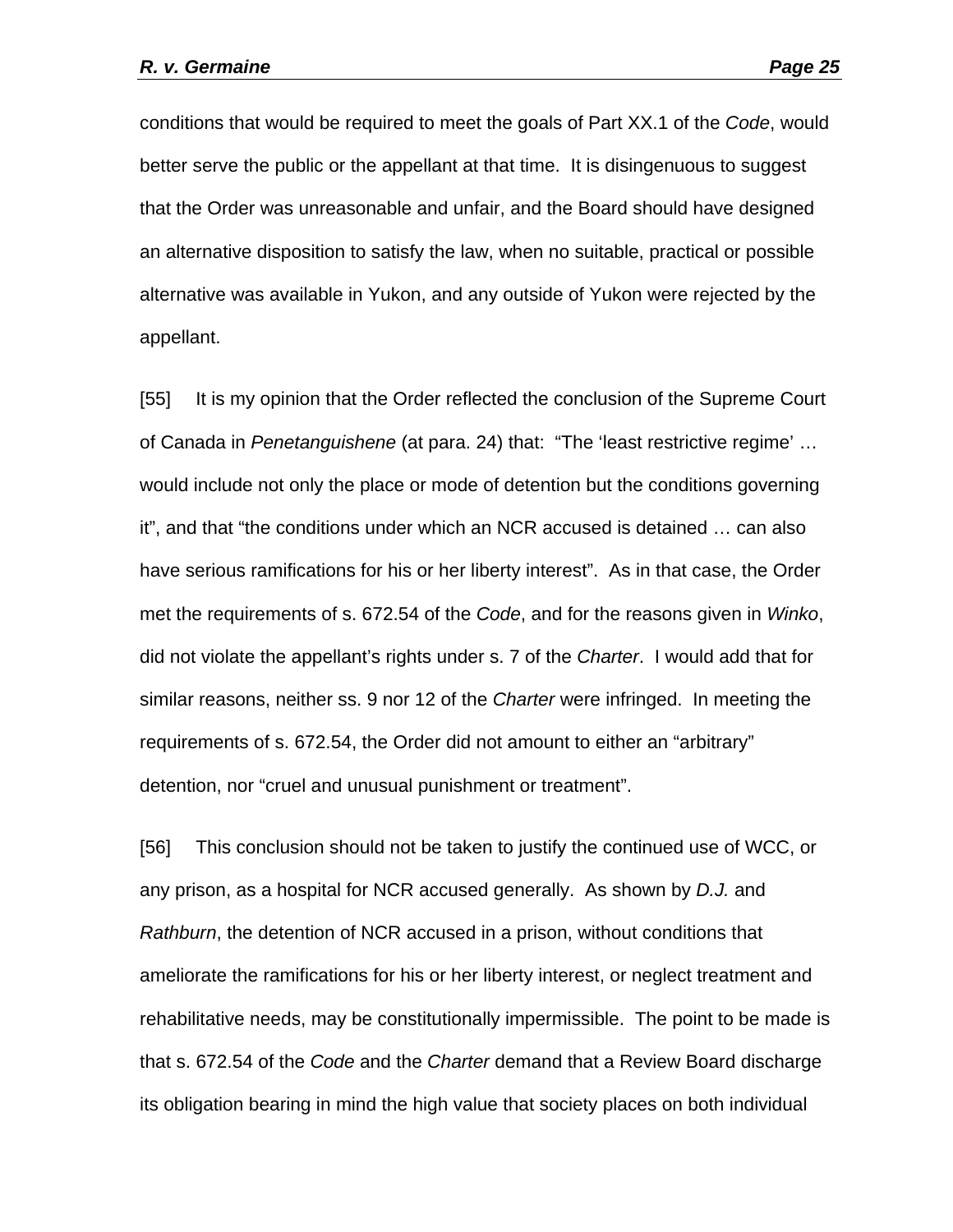liberty and the need to protect society from significant threats (see *Winko* at para. 69), while providing the NCR accused with appropriate opportunities for treatment, in the circumstances of the particular case. It is my opinion that the Board did so in this case.

## *International Law*

[57] The appellant argues that her detention in WCC violates standards of

international law which have been endorsed by Canada. The United Nations

*Standard Minimum Rules for the Treatment of Prisoners* provide that: "Persons who

are found to be insane shall not be detained in prisons and arrangements shall be

made to remove them to mental institutions as soon as possible" (*Standard* 

*Minimum Rules for the Treatment of Prisoners*, U.N. Doc. A/CONF/611, annex I,

para. 82(1)). The *Standard Minimum Rules* were referred to in *Rathburn* (at paras.

34-35) and by the Ontario Court of Justice in *R. v. Kravchov* (2002), 4 C.R. ( $6<sup>th</sup>$ ) 137

at para. 45, where the Court noted:

The *Standard Minimum Rules* were adopted in 1955 at the first U.N. Congress on the Prevention of Crime and approved in 1957 by the U.N. Economic and Social Council. At the fifth U.N. Congress on the Prevention of Crime in 1975 Canada's delegation officially endorsed the rules and agreed to embody them within both federal and provincial legislative frameworks. See: *Fifty Years of Human Rights Developments in Federal Corrections* Correctional Service of Canada August 1998.

[58] I agree with the Court in *Kravchov* (at para. 46) that these statements of international norms are not legally binding, but provide a court with a "benchmark,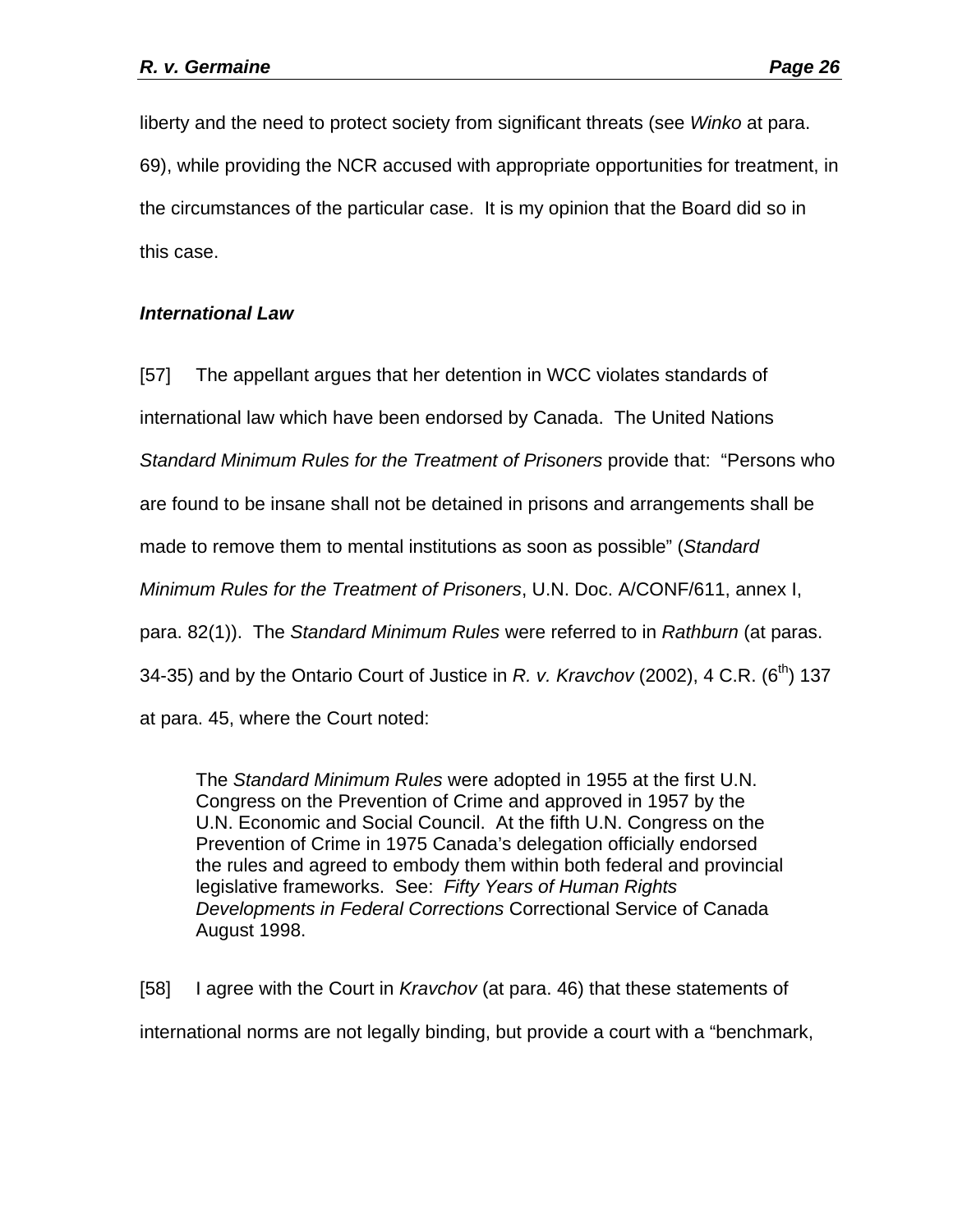recognized by both the world community and the representatives of this country", in this case, to measure the designation of a prison as a hospital.

[59] The use of a prison as a hospital, as I have said, is far from ideal. It is only justified, under the principles of Part XX.1 of the *Code* and under the *Charter*, where all of the particular circumstances, including most importantly the conditions that govern the hospital disposition of the NCR accused, demonstrate that it balances protection of the public with the needs of the NCR accused in the least onerous and least restrictive manner. That is the case here.

#### *Fresh Evidence*

[60] Yukon sought the admission on the appeal of fresh evidence in the form of affidavits of two officials of the Government of Yukon, advising that the Government has provided funding for a psychiatric unit and staff at Whitehorse General Hospital, which was expected to be completed by March 31, 2009, and that planning for a new correctional centre, scheduled for occupancy in late 2011, includes Special Handling Units for men and women requiring specialized supervision.

[61] While this evidence is not relevant or necessary to the conclusions reached on this appeal, I would simply note that these developments may remove the serious concerns raised about the use of WCC as a "hospital" for the purpose of Part XX.1 of the *Code*.